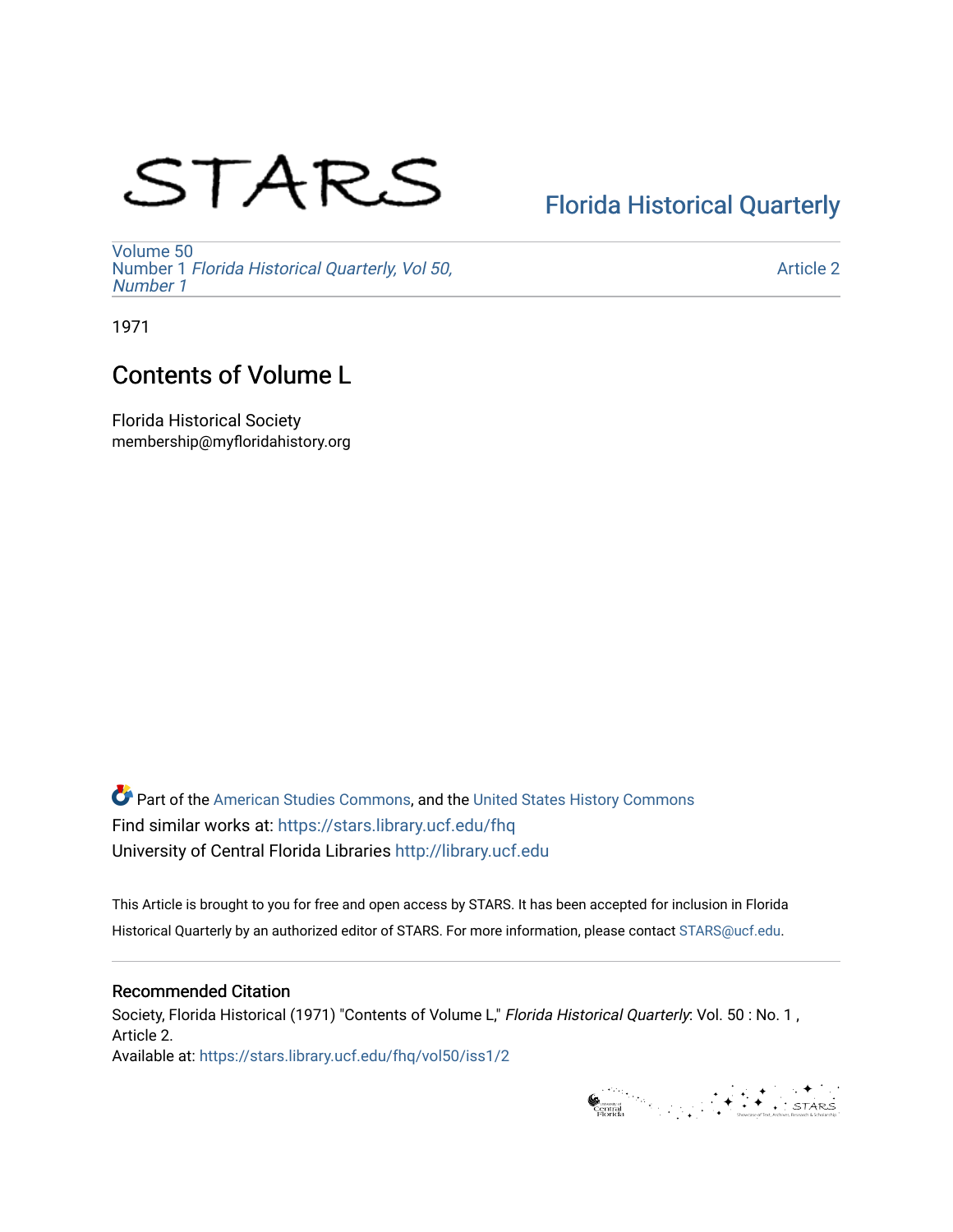# The Florida Historical *Quarterly*

July 1971- April 1972

#### CONTENTS OF VOLUME L

Abbott, Martin, book review by, 325

Alachua County Historical Society, 104, 212, 337, 456

"Alexander Hamilton's Florida Policy," by Gilbert L. Lycan, 143 *All about Wills for Florida Residents,* by Richards, reviewed, 92 American Association for State and Local History Awards, 335 American Revolution Bicentennial Commission Symposium, 455

*American Revolution, 1763 - 1783,* ed. by Morris, reviewed, 95

*American Siberia or Fourteen Years' Experience in a Southern Convict Camp,* by Powell, reviewed, 91

*American Slavery: The Question of Resistance,* ed. by Bracey, Meier, and Rudwick, reviewed, 209

*American South,* by Billington, reviewed, 333

*American Statesman on Slavery and the Negro,* by Weyl and Marina, reviewed, 437

*Amistad I,* reviewed, 96

*Amistad II,* reviewed, 96

*Andrew Jackson and Pensacola,* ed. by McGovern, reviewed, 204 "Andrew Jackson Week," Pensacola, 99

*Anglo-American Political Relations, 1675-1775,* ed. by Olson and Brown, reviewed, 185

*Ante-Bellum Tallahassee,* by Groene, reviewed, 425

"Anti-Catholicism and the Florida Legislature, 1911-1919," by Robert D. Rackleff, 352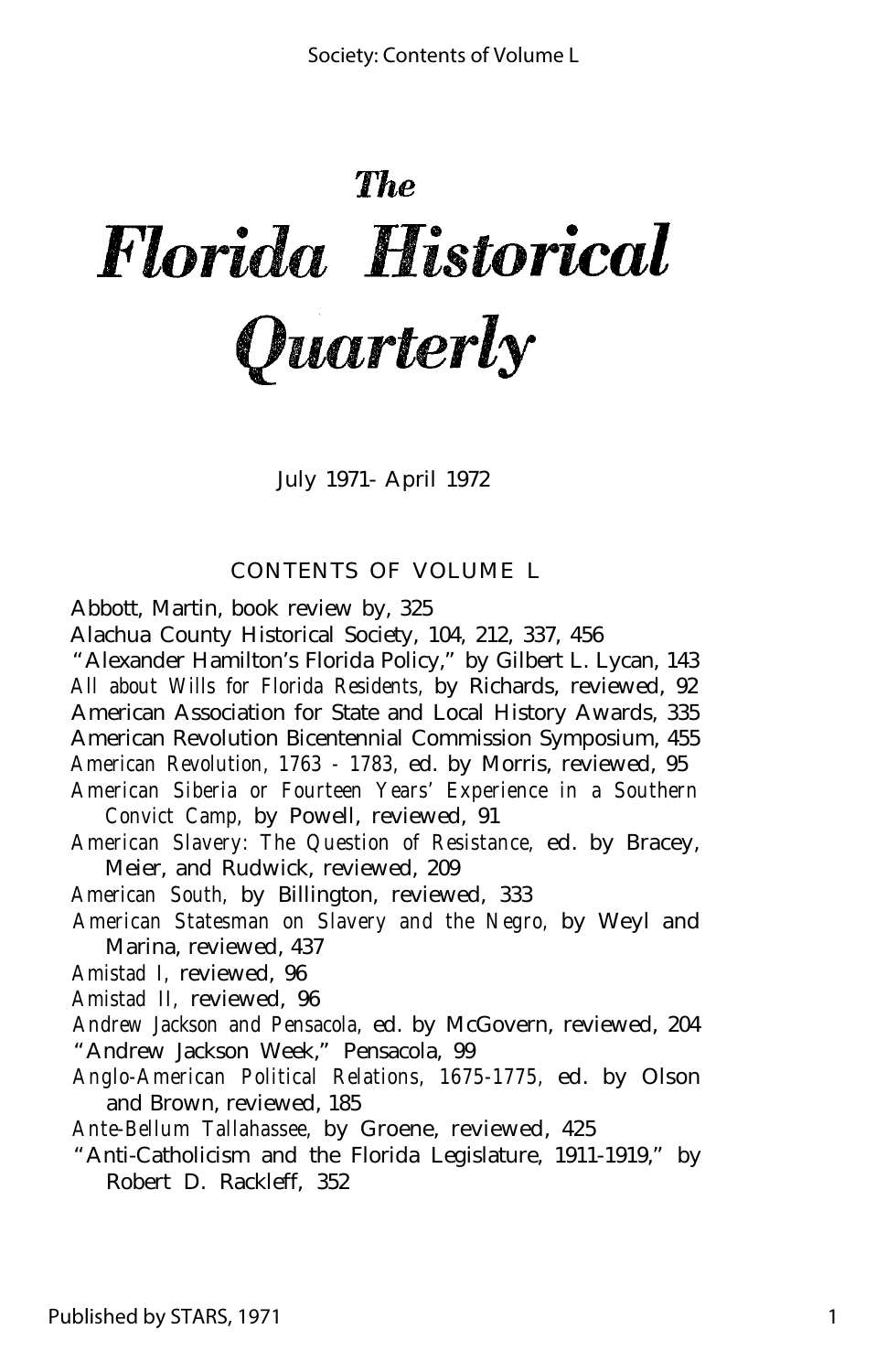"Apalachee Indians, 1704-1763," by James W. Covington, 366

*Apalachee 1968-1970,* VII, Tallahassee Historical Society, reviewed, 90

Arnade, Charles W., book review by, 202

Arthur W. Thompson Memorial Prize in Florida History, 100, 451

*Artillery and Ammunition of the Civil War,* by Ripley, reviewed, 94

- *Autumn of Glory: The Army of Tennessee, 1862-1865,* by Connelly, reviewed, 193
- Avary, Myrta Lockett, *Recollections of Alexander H. Stephens,* reviewed, 209

Award of Merit-Excellence in Presentation of Florida History in the News Media, 101, 451

Axelson Papers, 422

Bailey, George Ryland, *Tampa Boy,* reviewed, 91

- Bancroft, Griffing, *Snowy, The Story of an Egret,* reviewed, 329
- Bannon, John Francis, *The Spanish Borderlands Frontier 1513- 1821,* reviewed, 71
- Barrett, John G., book review by, 189
- Bartlett, Richard A., book review by, 81
- Belohlavek, John M., book review by, 80
- Bentley, George R., *A History of the Freedman's Bureau,* reviewed, 328
- *Beyond Black or White: An Alternative America,* ed. by Dixson and Foster, reviewed, 449
- *Bible in Pocket, Gun in Hand,* by Phares, reviewed, 333
- Billington, Monroe Lee, *The American South,* reviewed, 333
- *Blacks in the Abolitionist Movement,* ed. by Bracey, Meier, and Rudwick, reviewed, 209

Blassingame, Wyatt, book review by, 68

Bond, Thomas H., Papers, 419

Bonner, James C., book review by, 306

- Boots, John R., Jr., *The Mat(t)hews Family: An Anthology of Mathews Lineages,* reviewed, 90
- *Born To Be a Soldier: The Military Career of William Wing Loring of St. Augustine, Florida,* by Wessels, reviewed, 180
- Bracey, John H., Jr., Elliott Rudwick, and August Meier, eds., *American Slavery: The Question of Resistance,* reviewed, 209; *Blacks in the Abolitionist Movement,* reviewed, 209 Bradford County Historical Society, 104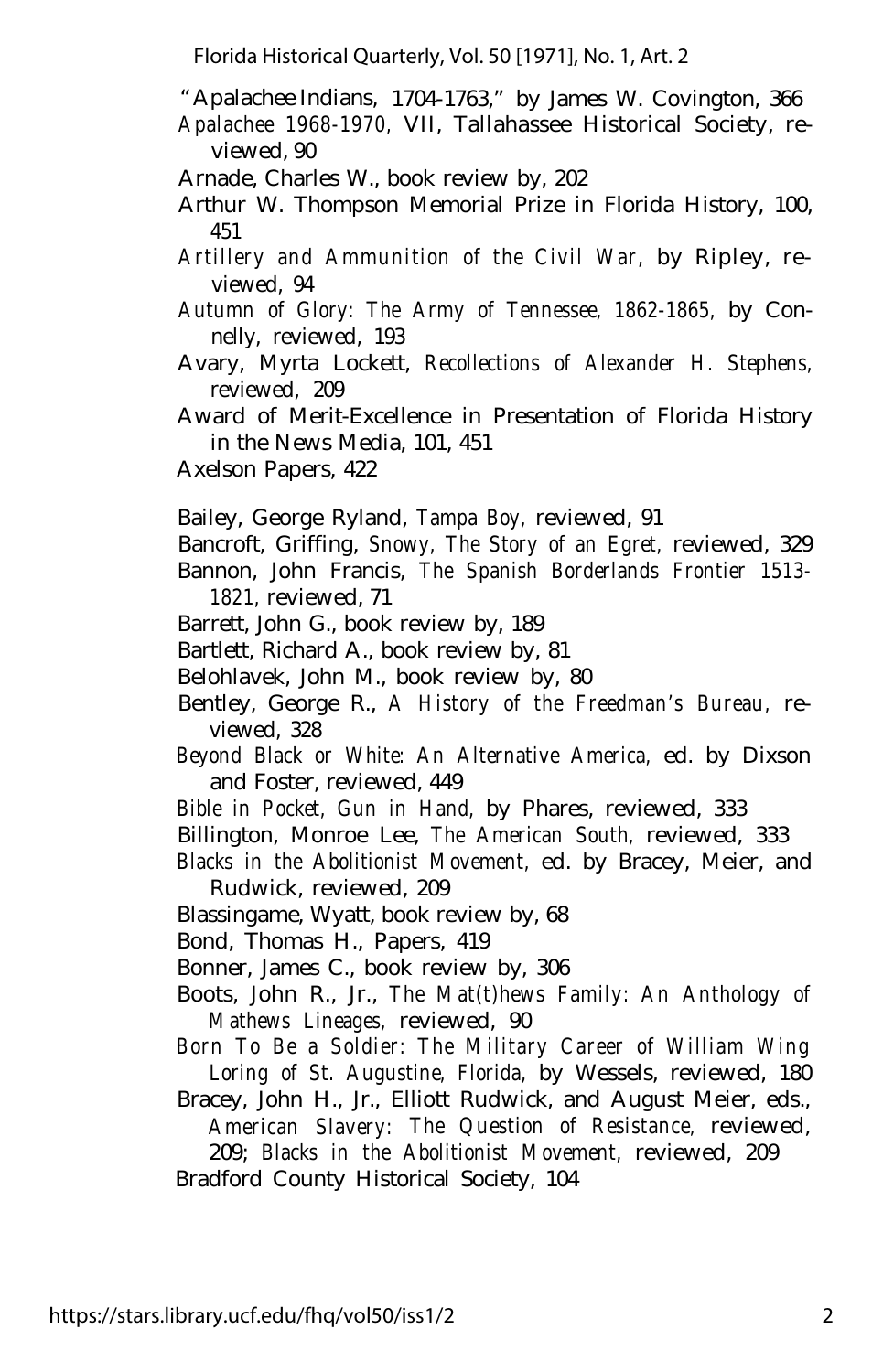- Bradley, L. E., Account Books, 419
- Bragaw, Donald H., "Loss of Identity on Pensacola's Past: A Creole Footnote," 414
- Bridges, Roger D., book reviews by, 317, 436
- *British West Florida, 1763-1783,* by Johnson, reviewed, 91
- Brooks, Philip C., *Diplomacy and the Borderlands: The Adams-Onis Treaty of 1819,* reviewed, 328
- Brown, Alice E., "A visit to Florida, February 1870, bound with Florida revisited after thirty years, 1897 & 1902," 420
- Brown, Dee, *Bury My Heart at Wounded Knee,* reviewed, 207
- Brown, Richard M., and Alison G. Olson, eds., *Anglo-American Political Relations, 1675-1775,* reviewed, 185
- Bryan: *A Political Biography of William Jennings Bryan,* by Koenig, reviewed, 442
- Buker, George E., book reviews by, 180, 434
- Bullock, Henry Allen, *A History of Negro Education in the South from 1619 to the Present,* reviewed, 96
- Burns, Augustus M., book reviews by, 444
- Burrus, Ernest J., and George P. Hammond, eds., *Homenaje a Don Jose' María de la Peña y Cámara,* reviewed, 69
- Burt, Evelyn Rees, Papers, 419
- Burton, E. Milby, *The Siege of Charleston 1861-1865,* reviewed, 189
- *Bury My Heart at Wounded Knee,* by Brown, reviewed, 207

Callahan, North, book review by, 430

- "Caloosa Quarterly," Southwest Florida Historical Society, 460
- Campbell, Stanley W., *The Slave Catchers: Enforcement of the Fugitive Slave Law, 1850-1860,* reviewed, 77
- *Camp-Fire and Cotton-Field: Southern Adventure in Time of War. Life with the Union Armies and Residence on a Louisiana Plantation,* by Knox, reviewed, 209
- Capers, Gerald M., book review by, 189
- Capron, Louis Bishop, Obituary, 461
- "Captives of Florida," by Eugene Lyon, 1
- Carleton, William G., *Technology and Humanism: Some Exploratory Essays for Our Times,* reviewed, 86
- Carlton, M. Regina, *Time Exposure, 1891-1971,* reviewed, 448 Carson, Ruby Leach, book review by, 66
- Carter, Hodding, *Man and the River: The Mississippi,* reviewed, 93
- Carter, Samuel, III, *The Gulf Stream Story,* reviewed, 181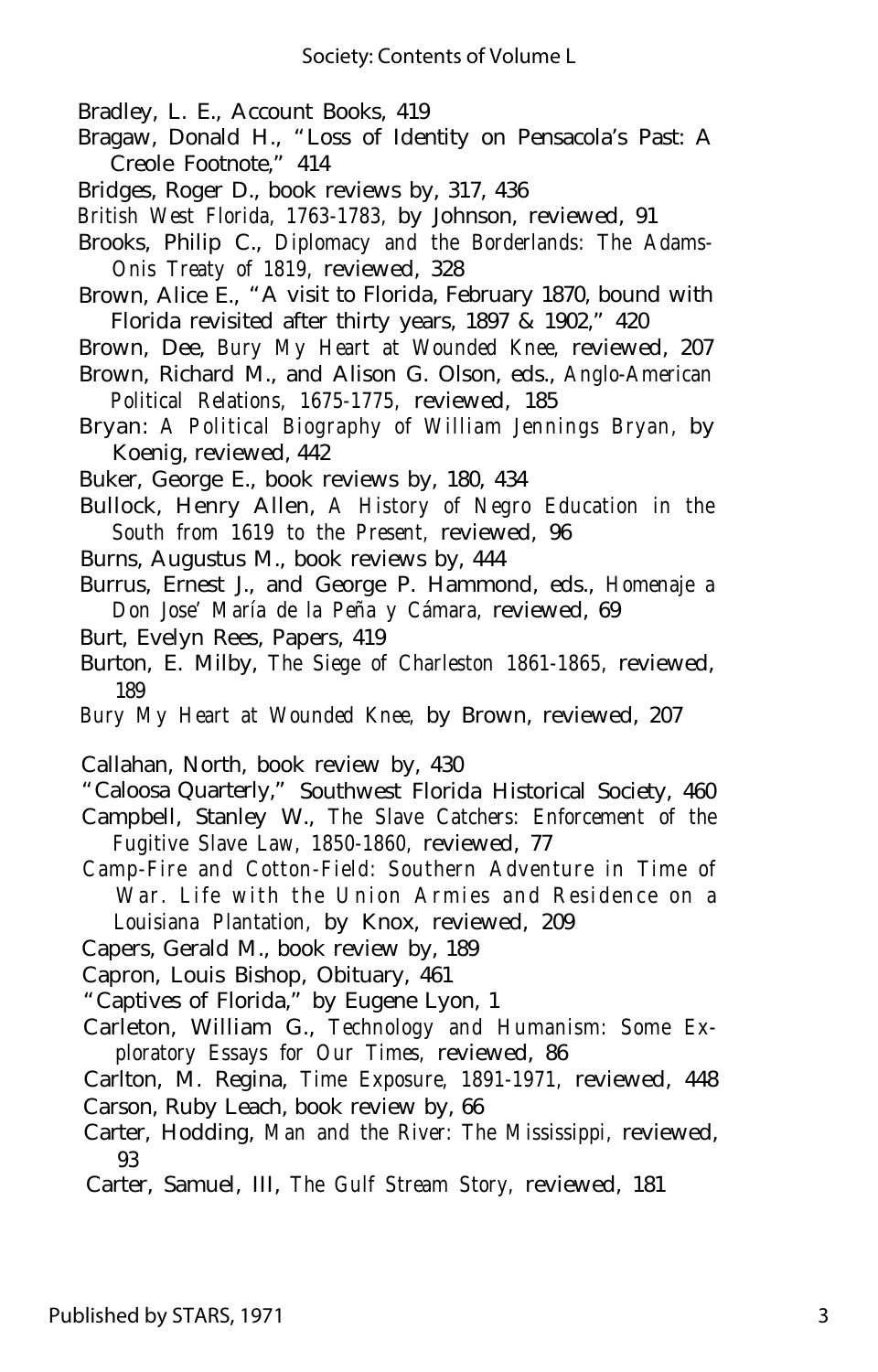Caulfield, Patricia, *Everglades,* reviewed, 89

Cave, Alfred A., book review by, 313

- Ceram, C. W., *The First American: A Story of North American Archaeology,* reviewed, 427
- *Charles Sumner and the Rights of Man,* by Donald, reviewed, 196
- *Chasing Geronimo: The Journal of Leonard Wood, May-September, 1886,* ed. by Lane, reviewed, 440
- *Chickasaws,* by Gibson, reviewed, 326
- *Civil War Letters,* ed. by Hayes, reviewed, 205
- *Civil War Naval Chronology, 1861-1865,* Naval History Division, reviewed, 332
- Clark, John G., *New Orleans, 1718-1812: An Economic History,* reviewed, 186; book review by, 429
- Clark, William Dell, ed., *Naval Documents of the American Revolution, V,* reviewed, 332
- "Claude Pepper and the Florida Canal Controversy, 1939-1943," by Alexander R. Stoesen, 235
- Clowse, Converse D., *Economic Beginnings in Colonial South Carolina, 1670-1730,* reviewed, 429
- Coker, William, book review by, 71
- *Colonel Grenfell's Wars: The Life of a Soldier of Fortune,* by Starr, reviewed, 206
- Combs, Jerald, *The Jay Treaty: Political Battleground of the Founding Fathers,* reviewed, 308
- *Commoner: William Jennings Bryan,* by Wilson, reviewed, 201
- *Confederacy as a Revolutionary Experience,* by Thomas, reviewed, 317
- *Confederate Navy: A Study in Organization,* by Wells, reviewed, 434
- *Confederate State of Richmond: A Biography of the Capital,* by Thomas, reviewed, 191
- Connelly, Thomas Lawrence, *Autumn of Glory: The Army of Tennessee, 1862-1865,* reviewed, 193
- Conrad, Glenn R., ed., *The Historical Journal of the Establishment of the French in Louisiana,* Volume III, reviewed, 93
- Cook, Sylvia, and George C. Whatley, "The East FIorida Land Commission: A Study in Frustration," 39
- Cooper, Dennis R., *The People Machine,* reviewed, 449
- Covington, James W., "Apalachee Indians, 1704-1763," 366

Critoph, Gerald E., book review by, 200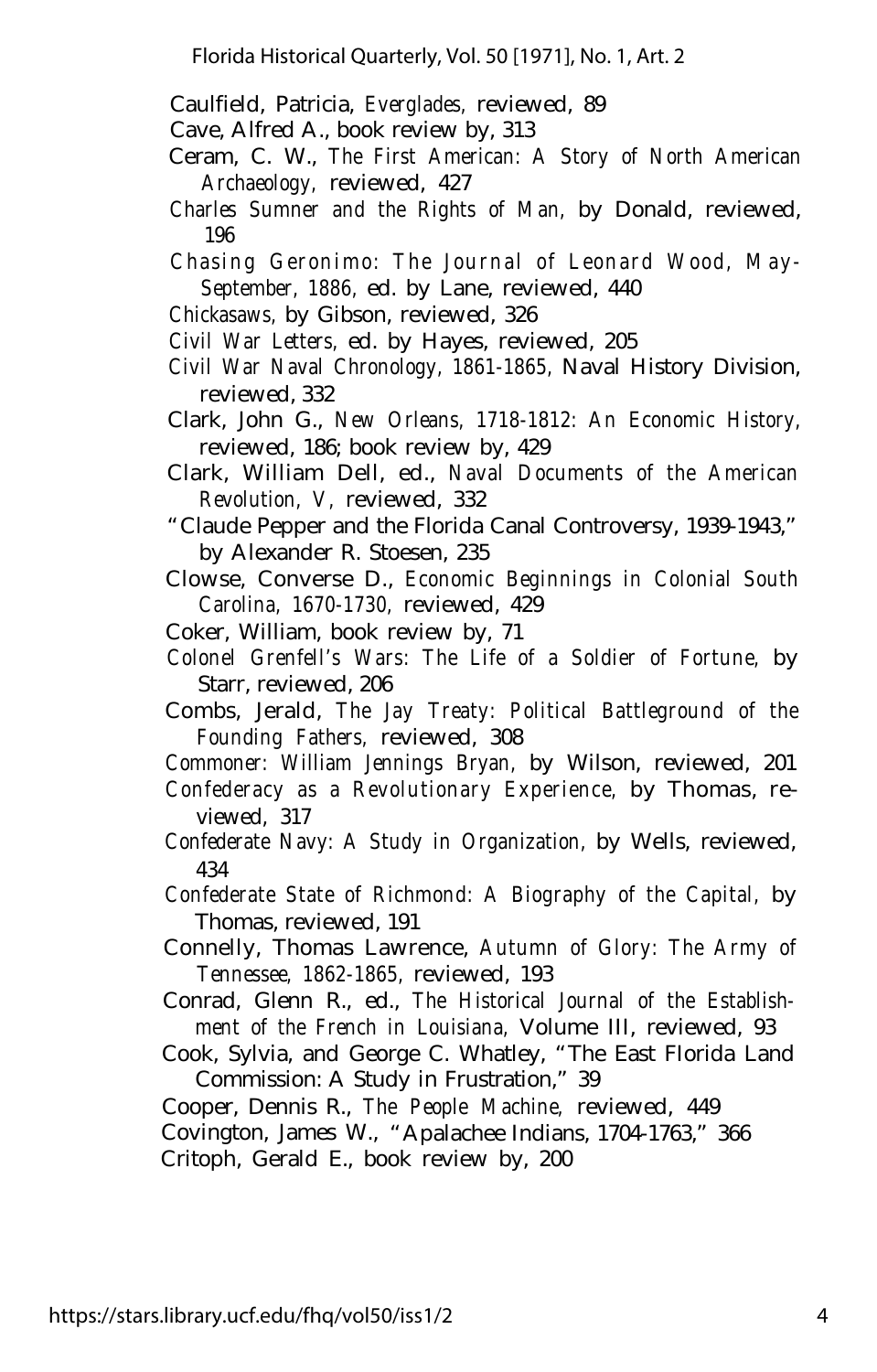*Cross Creek Cookery,* by Rawlings, reviewed, 205

- "Cruise of the *Minnehaha,"* by Pat Dodson, 385
- *Cry from the Cotton: The Southern Tenant Farmers' Union and the New Deal,* by Grubbs, reviewed, 322
- Curl, Donald W., ed., *Pioneer Life in Southeast Florida,* 335
- Daniels, Jonathan, *Ordeal of Ambition: Jefferson, Hamilton, Burr,* reviewed, 309
- Davidson, Chalmers G., *The Last Foray, The South Carolina Planters of 1860: A Sociological Study,* reviewed, 315
- *Dead Town of Sunbury, Georgia,* by McIlvaine, reviewed, 93 Deal, Borden, *Interstate,* reviewed, 92
- *Debate over Slavery,* ed. by Lane, reviewed, 333
- de Bedts, Ralph F., book review by, 322
- Debo, Angie, *A History of the Indians of the United States,* reviewed, 72
- *DeBrahm's Report of the General Survey in the Southern District in North America,* ed. by De Vorsey, reviewed, 424
- *Decision,* by Harris, reviewed, 444
- De Grummond, Jane, book review by, 186
- De Rosier, Arthur H., *The Removal of the Choctaw Indians,* reviewed, 74
- De Vorsey, Louis, Jr., book review by, 74; ed., *De Brahm's Report of the General Survey in the Southern District in North America,* reviewed, 424
- Dick, Everett, *The Lure of the Land: A Social History of the Public Lands from the Articles of Confederation to the New Deal,* reviewed, 84
- *Diplomacy and the Borderlands, the Adams-Onis Treaty of 1819,* by Brooks, reviewed, 328
- Dixson, Vernon J., and Badi G. Foster, eds., *Beyond Black or White: An Alternative America,* reviewed, 449
- Dodd, Dorothy, book review by, 65

Dodson, Pat, 'Cruise of the *Minnehaha,"* 385

Doherty, Herbert J., Jr., book review by, 86

- Donald, David, *Charles Sumner and the Rights of Man,* reviewed, 196
- Douglas, Marjory Stoneman, typescript copies of manuscripts, 421
- Driggers, Marjorie, *History of Union County, Florida, 1921-1971,* reviewed, 328
- Duffee, Mary Gordon, *Sketches of Alabama,* reviewed, 96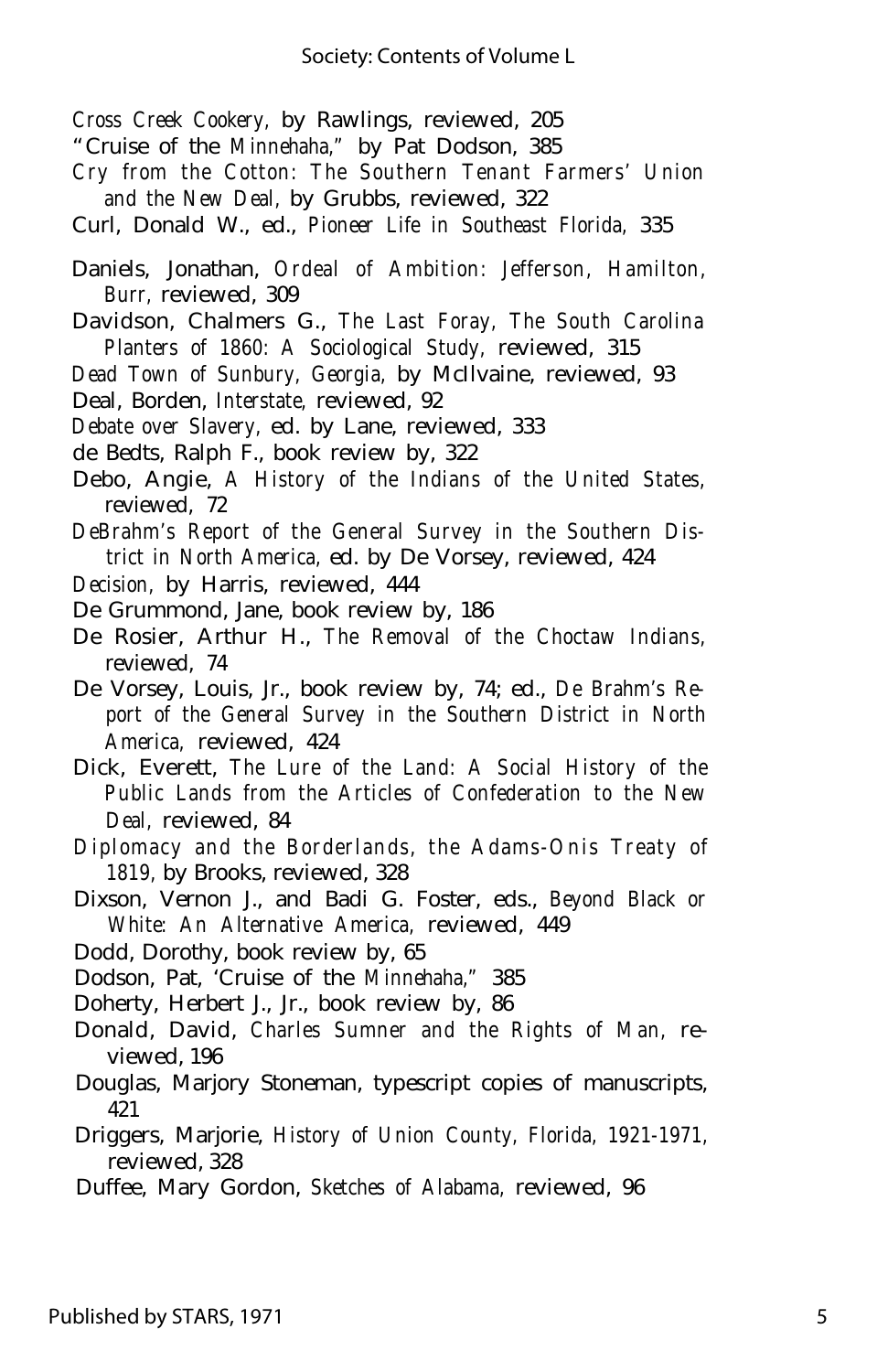Duffy, John, *Epidemics in Colonial America,* reviewed, 333 Dunedin Historical Society, 104, 456

Durden, Robert F., book review by, 82

- *Early American Tornadoes, 1568-1870,* by Ludlum, reviewed, 331
- "East Florida Land Commission: A Study in Frustration," by George C. Whatley and Sylvia Cook, 39
- *Economic Beginnings in Colonial South Carolina, 1670-1730,* by Clowse, reviewed, 429
- *Editors Make War: Southern Newspapers in the Secession Crisis,* by Reynolds, reviewed, 318
- Edwards, Helen H., ed., *A List of References for the History of Agriculture* in *the Southern United States, 1865-1900,* reviewed, 206
- Egerton, John, *A Mind to Stay Here: Profiles from the South,* reviewed, 200
- 1885 map of Jacksonville, 420
- 1840 land record book, 420
- "Eighteenth Century Florida and its Borderlands," Florida Bicentennial History Symposium, 340, 454
- *El Escribano,* St. Augustine Historical Society, 108, 459
- *Emblem of Liberty: The Image of Lafayette in the American Mind,* by Loveland, reviewed, 432
- *Environmental Destruction of South Florida,* ed. by McCluney, reviewed, 330
- *Epidemics in Colonial America,* by Duffy, reviewed, 333
- Ergood, Bruce, " 'The Female Protection' and 'The Sun Light': Two Contemporary Negro Mutual Aid Societies," 25
- Evans, W. McKee, *To Die Game: The Story of the Lowry Band, Indian Guerrillas of Reconstruction,* reviewed, 207

*Everglades,* by Caulfield, reviewed, 89

*Facetious Letters of Benjamin Franklin,* reviewed, 449

- Fairbanks, Charles H., book review by, 427
- Fancher, Betsy, *The Lost Legacy of Georgia's Golden Isles,* reviewed, 306
- Feldstein, Stanley, *Once a Slave: The Slave's View of Slavery,* reviewed, 331
- " 'Female Protection' and 'The Sun Light': Two Contemporary Negro Mutual Aid Societies," by Bruce Ergood, 25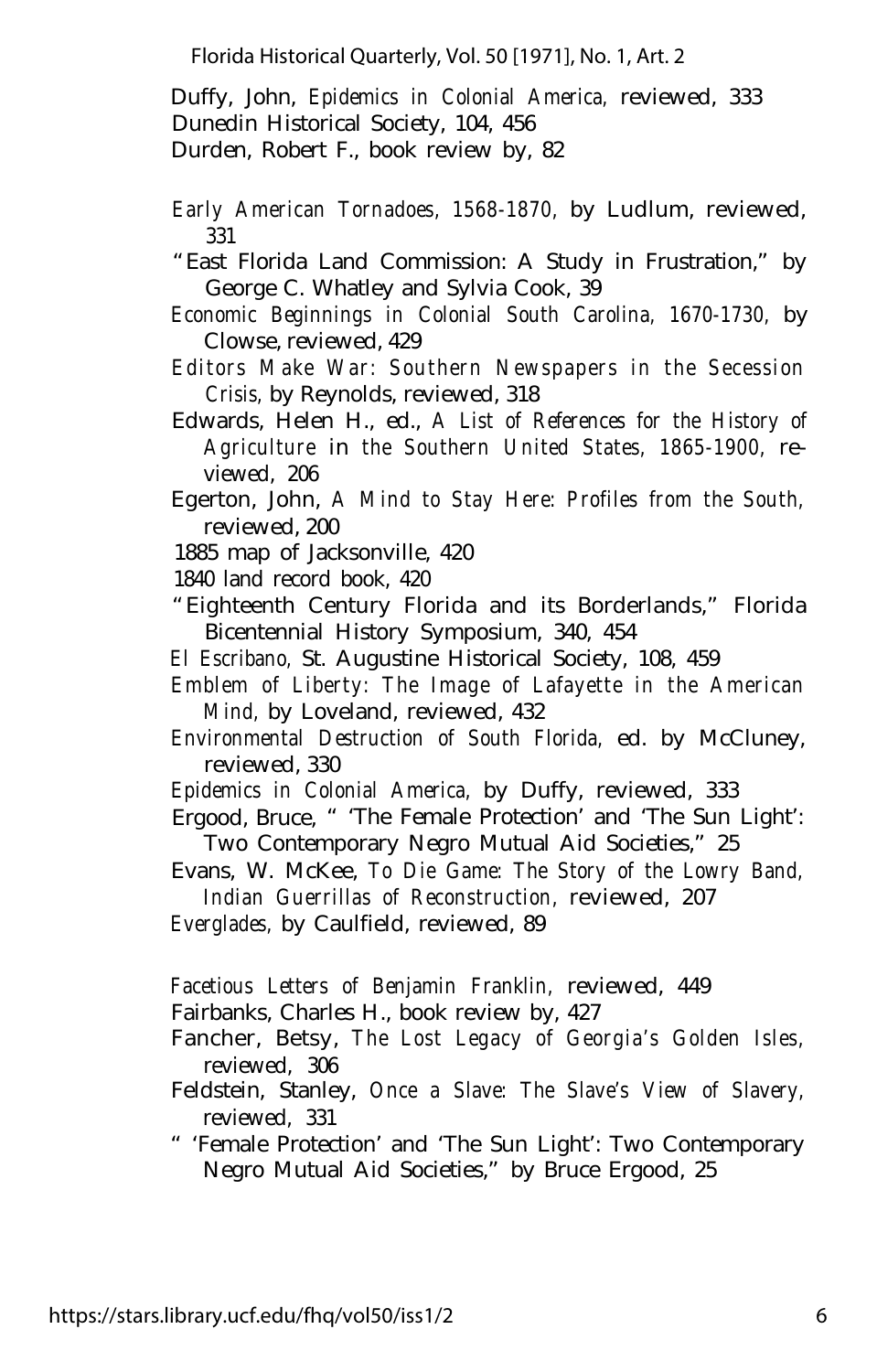- Fiehe, Anton, *Catalogue and Manual of Tropical and Semi-Tropical Fruit and Flower Plants of the Tampa Bay Hotel Grounds,* 422
- *Fifty Eight Lonely Men,* by Peltason, reviewed, 332
- *First American: A Story of North American Archaeology,* by Ceram, reviewed, 427
- *Five Civilized Tribes: Cherokee, Chickasaw, Choctaw, Creek, Seminole,* by Foreman, reviewed, 96
- "Florida After Secession: Abandonment by the Confederacy and Its Consequences," by John F. Reiger, 128
- Florida Audubon Society Minutes, 421
- Florida Bicentennial History Symposium, "Eighteenth Century Florida and its Borderlands," 340, 454
- Florida College Teachers of History Conference, 454
- *Florida Handbook,* by Morris, reviewed, 89
- Florida Historical Society:
	- Minutes of directors' meetings, 220, 462
	- Minutes of the annual business meeting (May 1971), 224
	- In memoriam, 226
	- New members, 227
	- Gifts to the society library, 230
	- Program, sixty-ninth annual meeting (197l), 217
	- Treasurer's report, 232
- Florida History Award for Distinguished Service in Florida History, Peace River Valley Historical Society, 101, 453
- Florida History in Periodicals, 62
- Florida History Research in Progress, 300
- Florida Revenue Office log-books, 421
- Florida Sesquicentennial Celebration, 97
- *Florida Townsendite,* 420
- Foreman, Grant, *The Five Civilized Tribes: Cherokee, Chicka*saw, Choctaw, *Creek, Seminole,* reviewed, 96
- Foster, Badi G., and Vernon J. Dixson, eds., *Beyond Black or White: An Alternative America, reviewed,* 449
- Frakes, George E., *Laboratory for Liberty: The South Carolina Legislative Committee System, 1719-1776,* reviewed, 307
- *Free Soil: The Election of 1848,* by Rayback, reviewed, 189
- *Free Soil, Free Labor, Free Men: The Ideology of the Republican Party before the Civil War,* by Rayback, reviewed, 96
- Friedman, Lawrence J., *The White Savage: Racial Fantasies in the Postbellum South,* reviewed, 438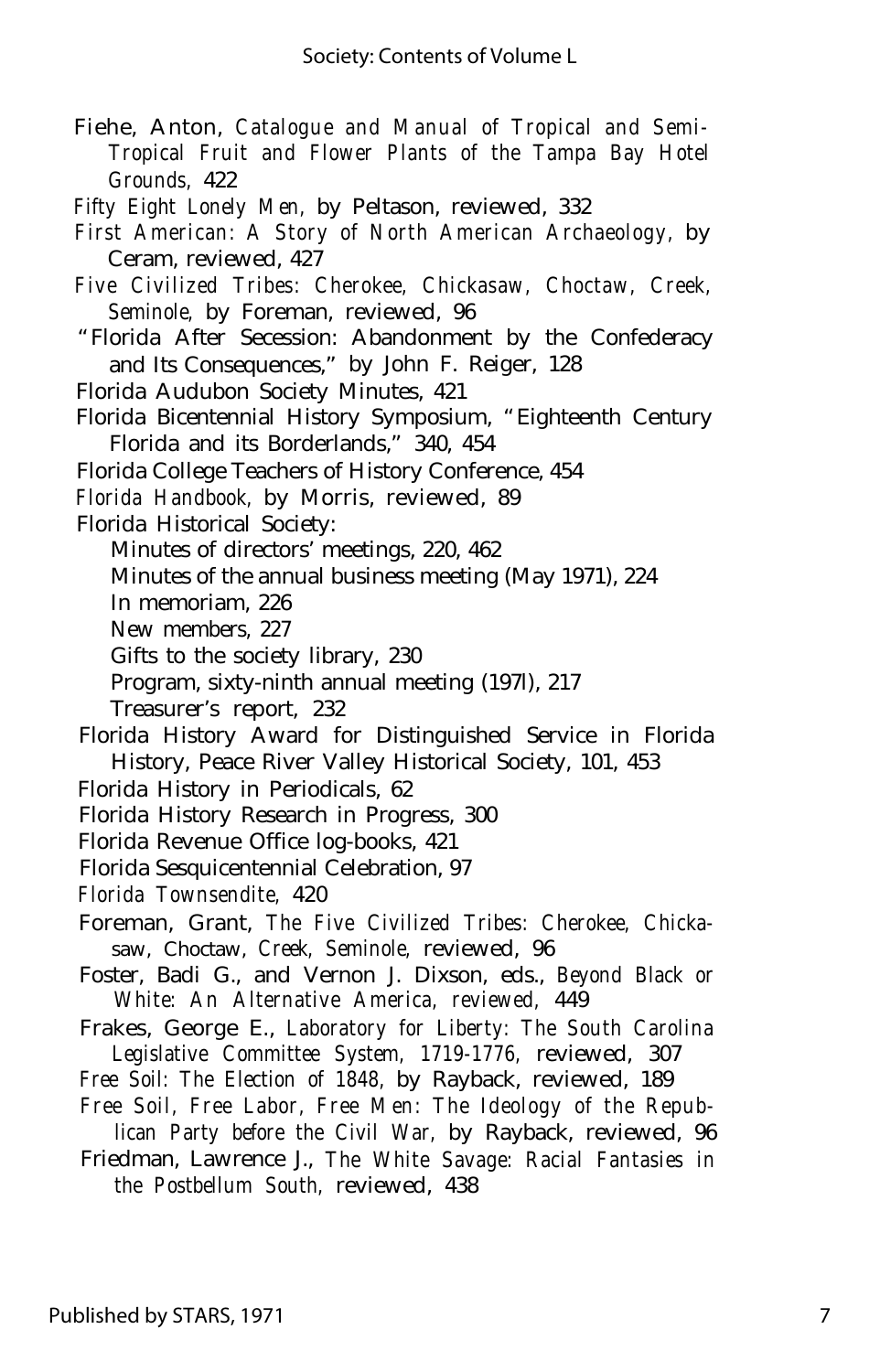*From the Fresh-Water Navy, 1861-64: The Letters of Acting Master's Mate Henry R. Browne and Acting Ensign Symmes E. Browne,* ed. by Milligan, reviewed, 208

*Frontier Law and Order: Ten Essays,* by Jordan, reviewed, 81 Fuller, Loie, Papers, 422

- Gantz, Charlotte Orr, *A Naturalist in Southern Florida,* reviewed, 426
- Gatell, Frank Otto, and Allen Weinstein, eds., *The Segregation Era, 1863-1954: A Reader,* reviewed, 198
- Gatewood, Willard B., Jr., *Theodore Roosevelt and the Art of Controversy: Episodes of the White House Years,* reviewed, 82; book review by, 201
- *"Gentlemen of Property and Standing," Anti-Abolition Mobs in Jacksonian America,* by Richards, reviewed, 96
- *Georgia as Colony and State,* by Johnson, reviewed, 94
- *Ghost Towns of Florida,* by Warnke, reviewed, 328
- Gibson, Arrell M., *The Chickasaws,* reviewed, 326; book review by, 440
- Gillaspie, William R., book review by, 182
- *Gold, Glory, and the Gospel: The Adventurous Lives and Times of the Renaissance Explorers,* by Wright, reviewed, 182
- *Gouverneur Morris and the American Revolution,* by Mintz, reviewed, 76
- Groene, Bertram H., *Ante-Bellum Tallahassee,* reviewed, 425
- Grubbs, Donald H., *Cry from the Cotton: The Southern Tenant Farmers' Union and the New Deal,* reviewed, 322
- Gulf Coast History and Humanities Conference (December 1970), 211, 336
- *Gulf Stream Story,* by Carter, reviewed, 181
- Gulliver, Hal, and Reg Murphy, *The Southern Strategy,* reviewed, 444
- Hamer, Philip M., George C. Rogers, Jr., and Peggy J. Wehage, eds., *The Papers of Henry Laurens, Volume II: Nov. 1, 1755- Dec. 31, 1758,* reviewed, 75
- Hammond, George P. and Ernest J. Burrus, eds., *Homenaje a Don Jose' María de la Peña y Cámara,* reviewed, 69
- Harris, Richard, *Decision,* reviewed, 444
- Hayes, John D., ed., *Civil War Letters,* reviewed, 205

Herlong, Albert Sydney, Jr., Papers, 421

*Heroes of the American Indian,* by Stember, reviewed, 329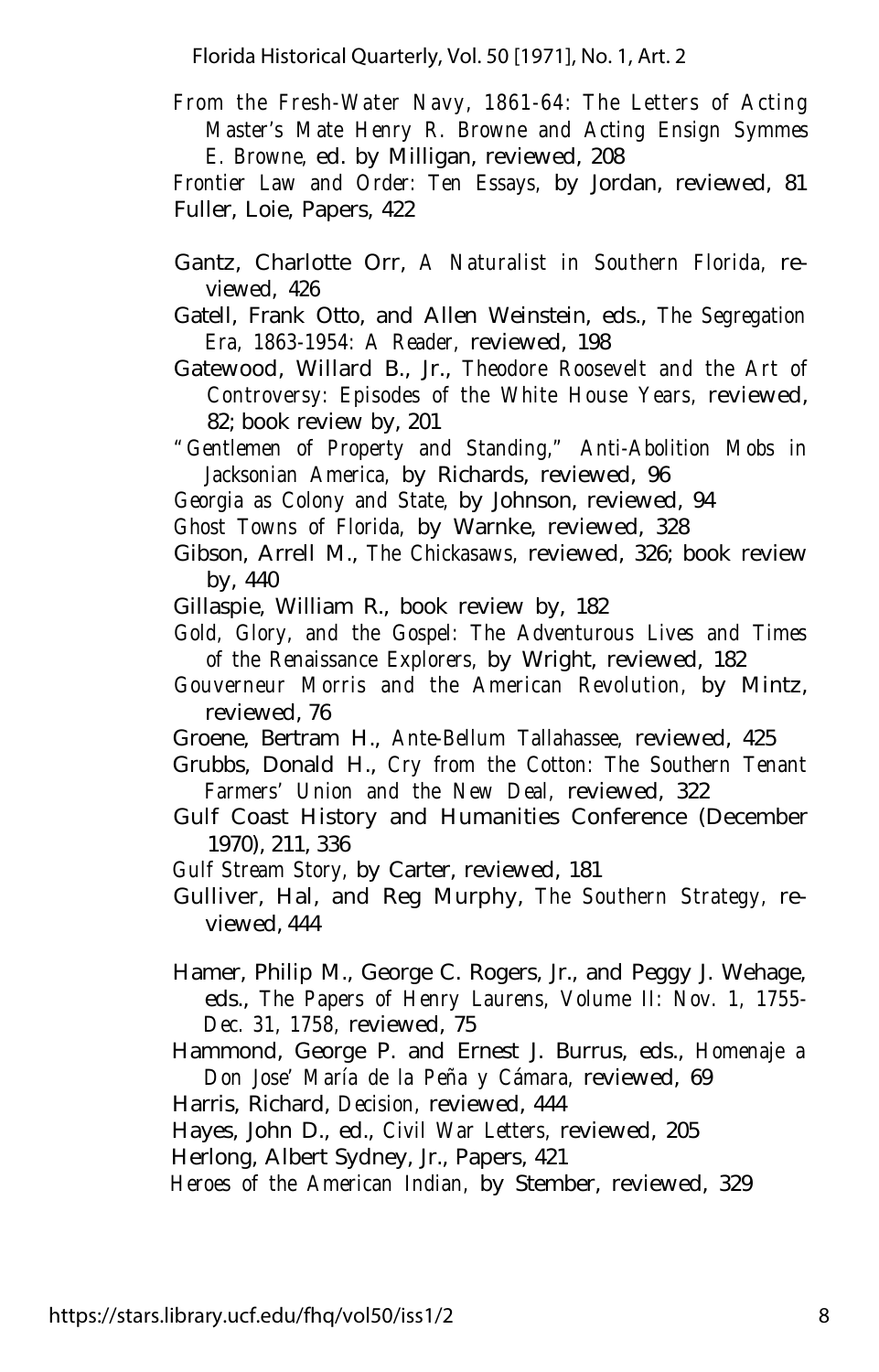- Hertzberg, Hazel W., *The Search for an American Indian Identity: Modern Pan-Indian Movements,* reviewed, 321
- *Higher Realism of Woodrow Wilson and Other Essays,* by Link, reviewed, 320
- *Histoire Generale des Voiages,* 420
- "Historian of the Year Award," Safety Harbor Area Historical Society, 459
- Historical Association of Southern Florida, 212, 337, 457
- *Historical Journal of the Establishment of the French in Louisiana,* Volume III, ed. by Conrad, reviewed, 93
- Historical Society of Fort Lauderdale, 104, 213
- Historical Society of Okaloosa and Walton Counties, 105, 213, 457
- History News, 97, 211, 334, 451
- *History of Florida,* by Tebeau, reviewed, 65
- *History of the Freedman's Bureau,* by Bentley, reviewed, 328
- *History of Georgetown County, South Carolina,* by Rogers, reviewed, 325
- *History of the Indians of the United States,* by Debo, reviewed, 72
- *History of Negro Education in the South from 1619 to the Present,* by Bullock, reviewed, 96
- *History of Union County, Florida, 1921-1971,* by Driggers, reviewed, 328
- Hoffman, Paul E., book review by, 183
- Hollinshead, Byron S., book review by, 320
- Holmes, Jack D. L., book review by, 69
- *Homenaje a Don José María de la Peña y Cámara,* ed. by Burrus and Hammond, reviewed, 69
- "How to Escape the Yankees: Major Scott's Letter to his Wife at Tallahassee, March 1864," by Clifton Paisley, 53
- Hudson, Charles M., book review by, 326; ed., *Red, White, and Black: Symposium on Indians in the Old South,* reviewed, 433
- Hummel, Ray O., Jr., ed., *Southeastern Broadsides before 1877, A Bibliography,* reviewed, 95
- Hurston, Zora Neale, *Mules and Men,* reviewed, 92
- Huston, George, Survey Book, 420

*Indian Oratory, ed.* by Vanderwerth, reviewed, 207

*Indian Peace Medals in American History,* by Prucha, reviewed, 329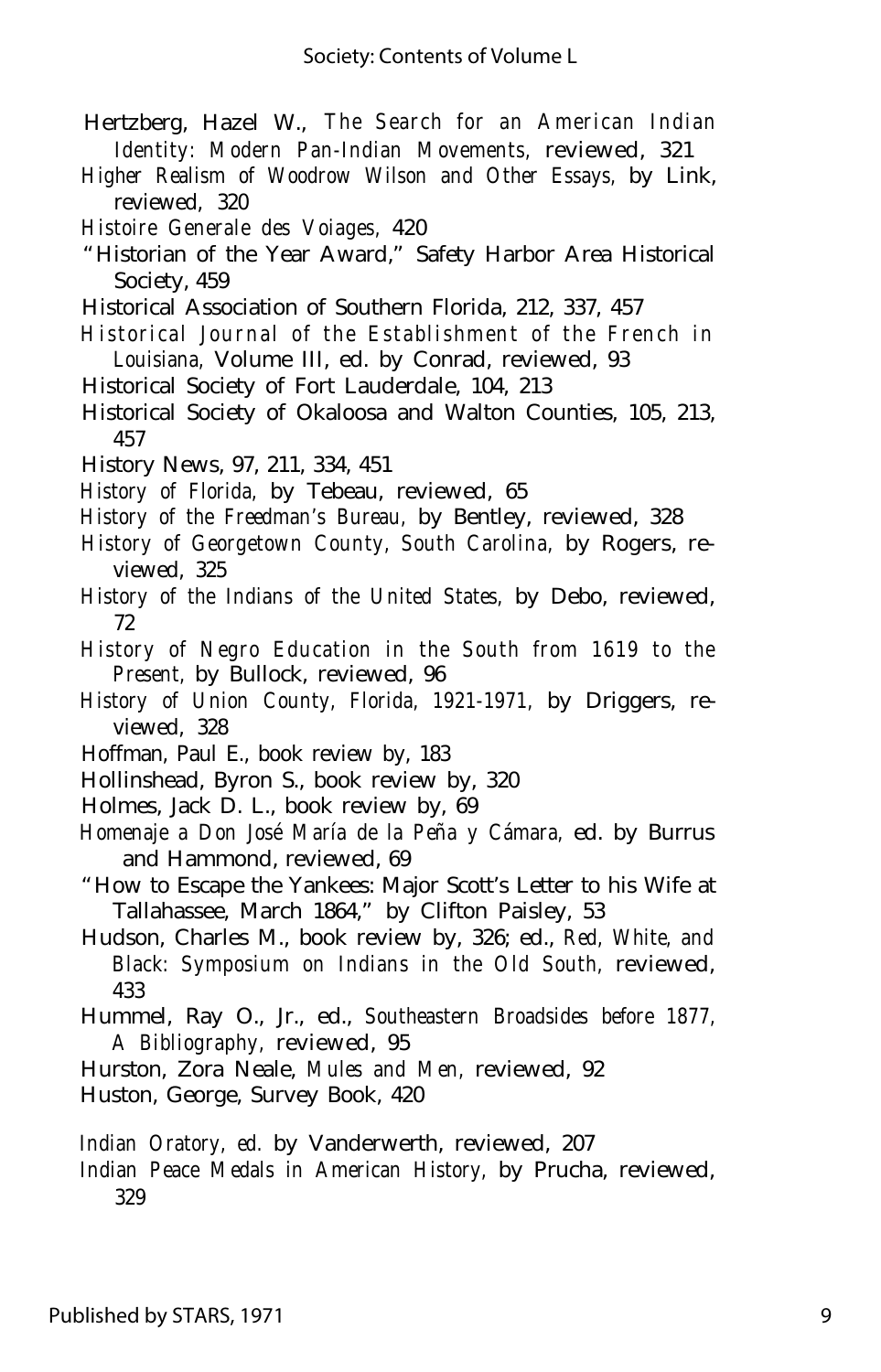*Interstate,* by Deal, reviewed, 92

- *Iron Afloat: The Story of the Confederate Armorclads,* by Still, reviewed, 192
- Isern, J. (Pedro José Isern Cordero), *Pioneros Cubanos en U.S.A., 1575-1898,* reviewed, 448

Jacksonville Historical and Cultural Conservation Commission, 102

- Jacksonville Historical Society, 105, 337, 457
- Jacksonville Sesquicentennial Celebration, 452
- *James Madison, a Biography,* by Ketcham, reviewed, 311
- *Jay Treaty: Political Battleground of the Founding Fathers,* by Combs, reviewed, 308
- "John Bull's Stinginess in East Florida," by Claude C. Sturgill, 292
- Johns, John E., 334
- Johnson, Amanda, *Georgia as Colony and State,* reviewed, 94
- Johnson, Cecil, *British West Florida, 1763-1783,* reviewed, 91
- Jordan, Philip D., *Frontier Law and Order: Ten Essays,* reviewed, 81
- *Joshua R. Giddings and The Tactics of Radical Politics,* by Stewart, reviewed, 313

Keen, J. Velma, Papers, 419

Kellersberger, Julia Lake, *Rooted in Florida Soil,* reviewed, 89 Ketcham, Ralph, *James Madison, a Biography,* reviewed, 311

Key West Sesquicentennial Celebration, 452

Kiple, Kenneth F., book review by, 187

- Knight, Franklin, *Slave Society in Cuba During the Nineteenth Century,* reviewed, 187
- Knox, Thomas W., *Camp-Fire and Cotton-Field: Southern Adventure in Time of War. Life with the Union Armies and Residence on a Louisiana Plantation,* reviewed, 209
- Koenig, Louis W., *Bryan: A Political Biography of William Jennings Bryan,* reviewed, 442
- Kraus, Hans Peter, *Sir Francis Drake: A Pictorial Biography,* reviewed, 183
- *Laboratory for Liberty: The South Carolina Legislative Committee System, 1719-1776,* by Frakes, reviewed, 307
- "Labor League of Jacksonville: A Negro Union and White Strikebreakers," by Jerrell H. Shofner, 278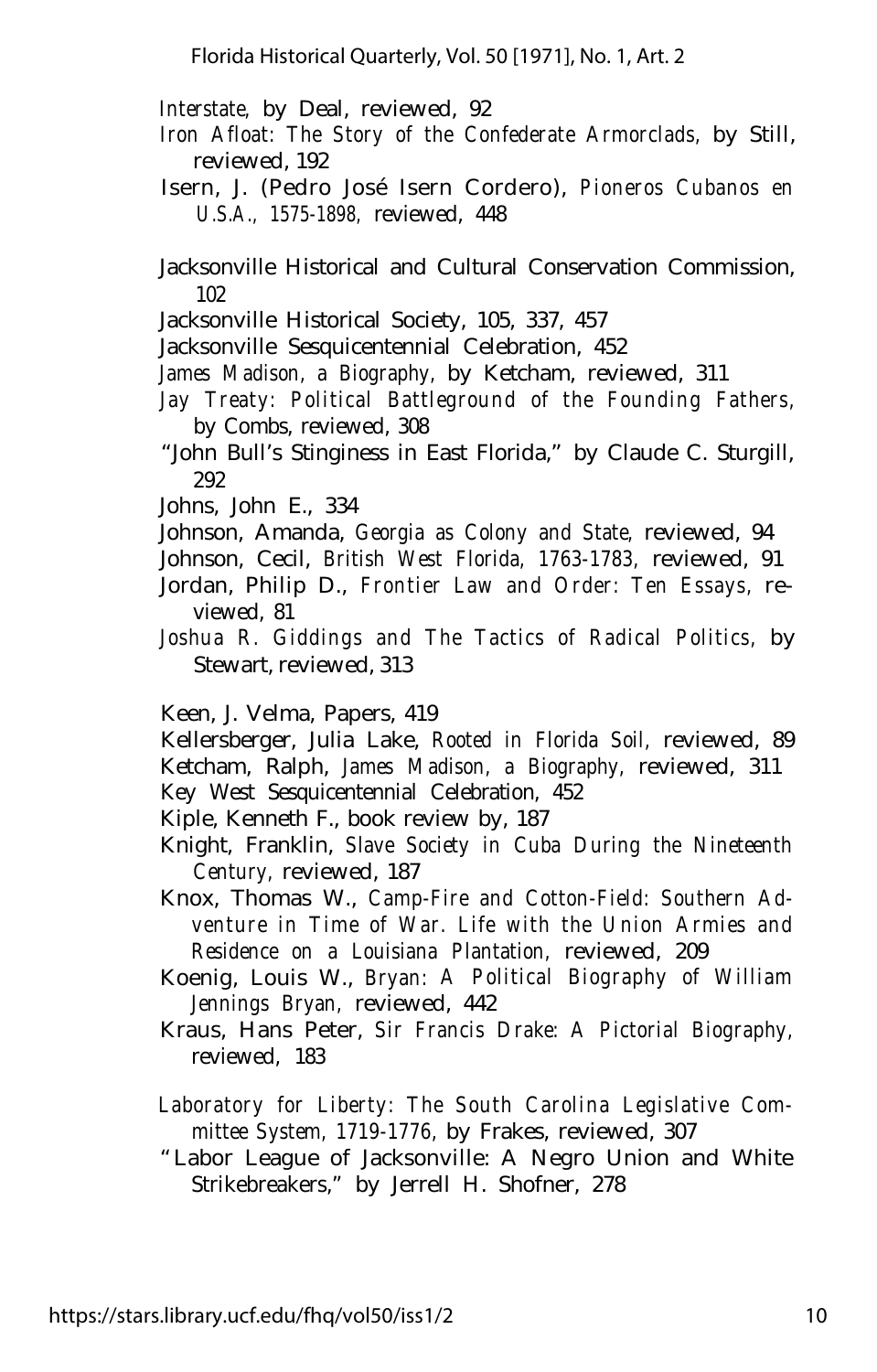Land, Aubrey C., book review by, 309

- "Land grant to John Herin. Printed land grant form filled out in ink and signed by Peter Chester," 420
- Landrum Family Papers, 422
- Lane, Ann J., ed., *The Debate Over Slavery,* reviewed, 333
- Lane, Jack C., ed., *Chasing Geronimo: The Journal of Leonard Wood, May-September, 1886,* reviewed, 440
- *Last Foray, The South Carolina Planters of 1860: A Sociological Study,* by Davidson, reviewed, 315
- Lennon, Sarah McCulloh, *North Carolina and the War of 1812,* reviewed, 210
- Letters to Duncan Upshaw Fletcher, 419
- *Lincoln and the Politics of Slavery,* by Wright, reviewed, 80
- Link, Arthur S., *The Higher Realism of Woodrow Wilson and Other Essays,* reviewed, 320
- *List of References for the History of Agriculture in the Southern United States, 1865-1900,* ed. by Edwards, reviewed, 206
- *Lonesome Place Against the Sky,* North Carolina Department of Archives and History, reviewed, 450
- Longton, William H., book review by, 196
- "Loss of Identity on Pensacola's Past: A Creole Footnote," by Donald H. Bragaw, 414
- *Lost Legacy of Georgia's Golden Isles,* by Fancher, reviewed, 306
- Loveland, Anne C., *Emblem of Liberty: The Image of Lafayette in the American Mind,* reviewed, 432
- Ludlum, David M., *Early American Tornadoes, 1568-1870,* reviewed, 331
- *Lure of the Land: A Social History of the Public Lands from the Articles of Confederation to the New Deal,* by Dick, reviewed, 84
- Lycan, Gilbert L., book review by, 76; "Alexander Hamilton's Florida Policy," 143

Lyon, Eugene, "The Captives of Florida," 1

- Maddex, Jack P., Jr., *The Virginia Conservatives, 1867-1879: A Study in Reconstruction Politics,* reviewed, 195
- Madison County Historical Society, 458
- *Man and the River: The Mississippi,* by Carter, reviewed, 93 Manuscript acquisitions and accessions:
	- Abraham Godwin Munn, 1819-1909, 421
	- Albert Sydney Herlong, Jr., Papers, 421
	- Alfred F. Sears, *Re-organization of Florida,* 421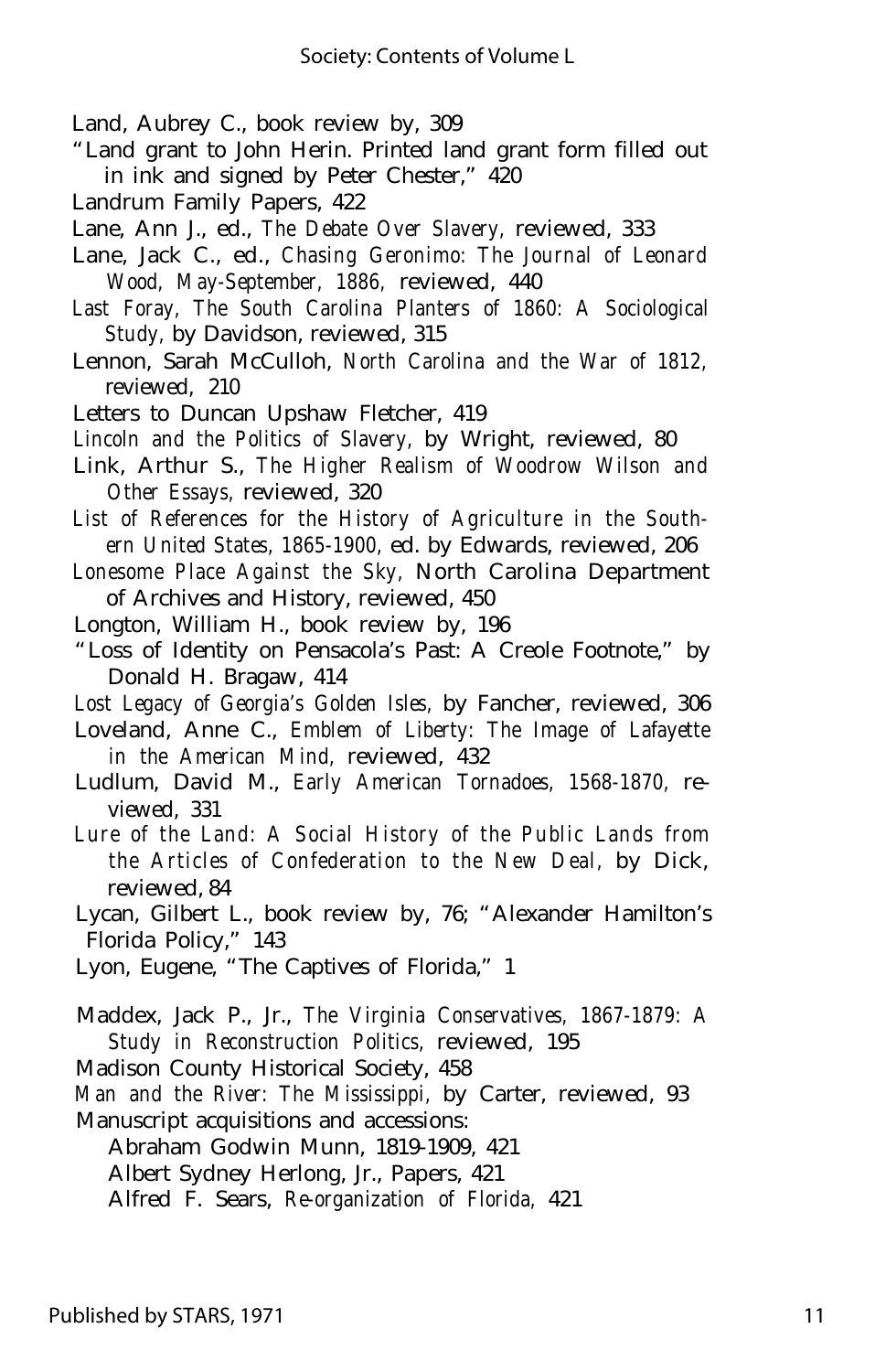- Alice Brown, "A visit to Florida, February 1870, bound with Florida revisited after thirty years, 1897 & 1902," 420
- Anton Fiehe, *Calatogue and Manual of Tropical and Semi-Tropical Fruit and Flower Plants of the Tampa Bay Hotel Grounds,* 422
- Axelson Papers, 422
- Burton E. Preston, letter, 422
- Charlton Tebeau, *A History of Florida,* typescript copy, 421
- 1885 map of Jacksonville and suburbs, 420
- 1840 land record book, 420
- Evelyn Rees Burt Papers, 419
- Florida Audubon Society Minutes, 421
- Florida Revenue Office logbooks, 421
- *Florida Townsendite,* 420
- George Huston Survey Book, 420
- *Historie Generale des Voiages,* 420
- J. Velma Keen Papers, 419
- Justin R. Weddell Papers, 423
- L. E. Bradley's Account Books, 419
- "Land grant to John Herin. Printed land grant form filled out in ink and signed by Peter Chester," 420
- Landrum Family Papers, 422
- Letters to Duncan Upshaw Fletcher, 419
- Loie Fuller Papers, 422
- Map of Florida, 1867, 421
- Marjory Stoneman Douglas's typescript copies of her book, 421
- Model Land Company Land Titles, 421
- Photograph albums, (1884), 421
- R. L. F. Sikes Papers, 422
- "Report, a History of Panxacola," 420
- *St. Petersburg Advocate-Townsend Plan,* 420
- Sale of town lots at Pensacola with description of the place, climate, etc., 419
- *Spanish Hireling Detected: Being a Refutation of The Several Calumnies and Falsehoods in a late Pamphlet, against St. Augustine under General Oglethorpe,* 421
- Surveyor's note books on Florida lands (1840), 420
- Tampa Bay Hotel memorabilia, 422
- Thomas H. Bond Papers, 419
- *Townsend National Weekly,* 420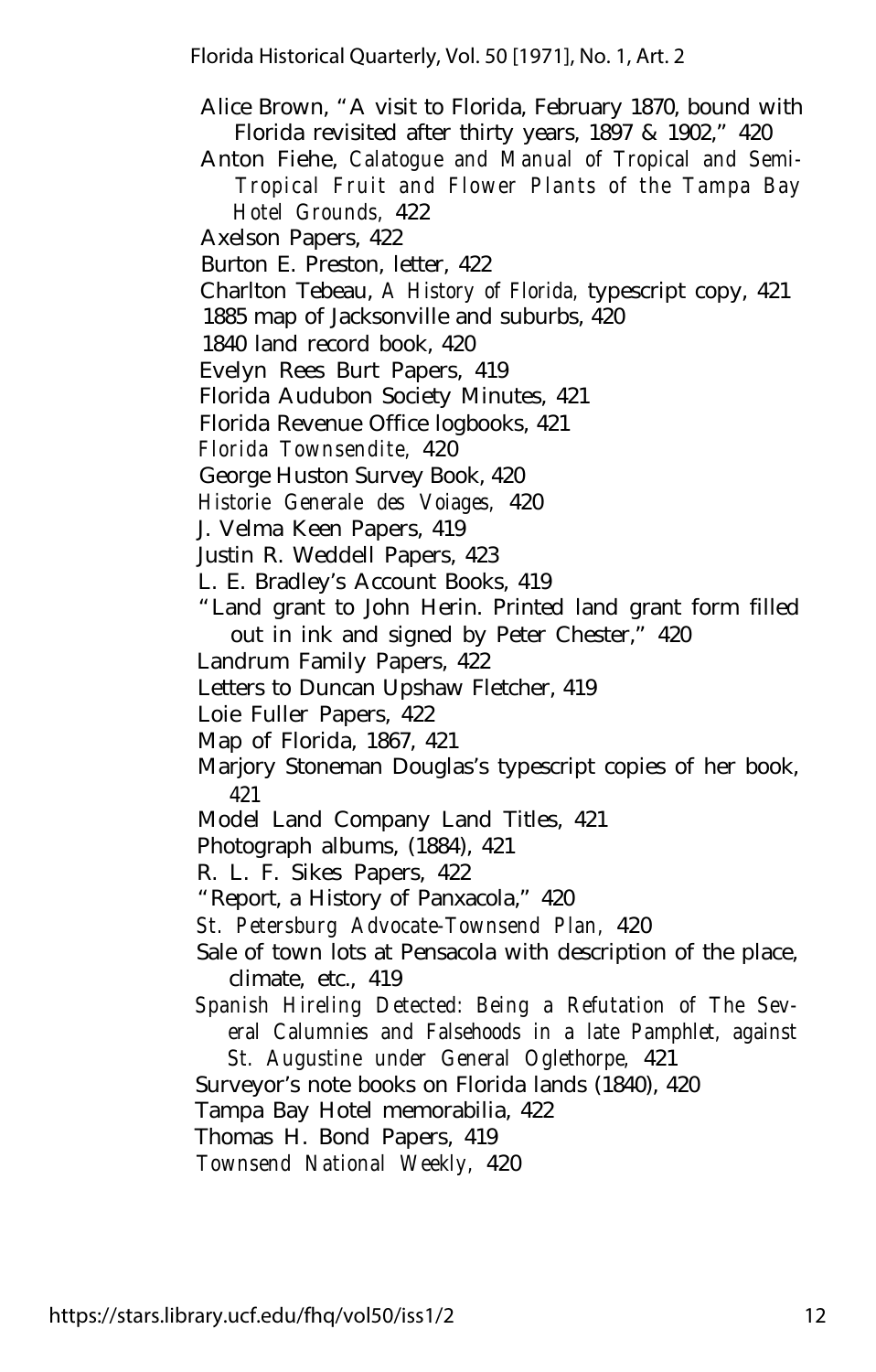*Townsendite,* 420

- *Villa de Laura Times,* 420
- Walt Disney Archives, 420
- William B. Runyan Papers, 423
- William Stork, *An account of East Florida with remarks on its future importance to trade and commerce,* 419 "Winter Park Topics," 420
- Marina, William, and Nathaniel Weyl, *American Statesmen on Slavery and the Negro,* reviewed, 437
- Massey, Mary Elizabeth, book review by, 79
- *Mat(t)hews Family: An Anthology of Mathews Lineages,* by Boots, reviewed, 90
- McCluney, William Ross, ed., *The Environmental Destruction of South Florida,* reviewed, 330
- McGovern, James R., ed., *Andrew Jackson and Pensacola,* reviewed, 204
- McIlvaine, Paul, *The Dead Town of Sunbury, Georgia,* reviewed, 93
- Meier, August, John H. Bracey, Jr., and Elliott Rudwick, eds., American Slavery: *The Question of Resistance,* reviewed, 209; *Blacks in the Abolitionist Movement,* reviewed, 209
- Merrill, James M., *William Tecumseh Sherman,* reviewed, 436
- Milanich, Jerald T., "Tacatacuru and the San Pedro De Mocamo Mission," 283
- Milligan, John D., ed., *From the Fresh-Water Navy,1861-64: The Letters of Acting Master's Mate Henry R. Browne and Acting Ensign Symmes E. Browne,* reviewed, 208
- *Mind to Stay Here: Profiles from the South,* by Egerton, reviewed, 200
- Mintz, Max M., *Gouverneur Morris and the American Revolution,* reviewed, 76
- Model Land Company, land titles, 421
- *Monroe Doctrine: An American Frame of Mind,* by Wilson, reviewed, 210
- Moore, John Hebron, book reviews by, 315, 437
- Moore, Waddy Williams, book review by, 84
- Morris, Allen, *The Florida Handbook,* reviewed, 89
- Morris, Richard B., ed., *The American Revolution, 1763-1783,* reviewed, 95
- *Mules and Men,* by Hurston, reviewed, 92

Munn, Abraham Godwin, 1819-1909, 421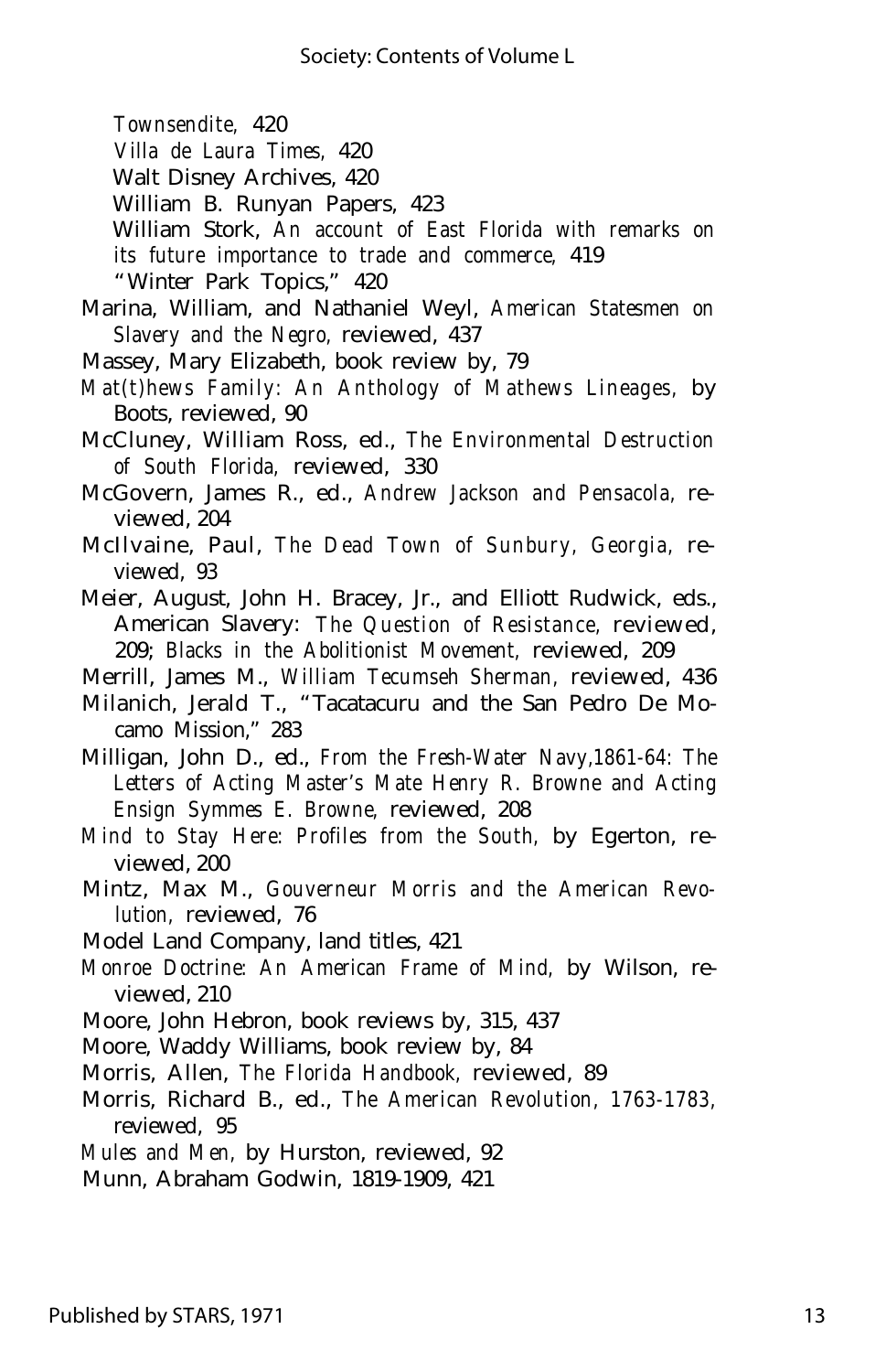- Murphy, Reg, and Hal Gulliver, *The Southern Strategy,* reviewed, 444
- Murray, Marian, *Plant Wizard, The Life of Lue Gim Gong,* reviewed, 68; book review by, 426

Nantucket Institute, 334

- *Naturalist in Southern Florida,* by Gantz, reviewed, 426
- *Naval Documents of the American Revolution,* Volume V, ed. by Clark, reviewed, 332
- Naval History Division, *Civil War Naval Chronology, 1861-1865,* reviewed, 332
- *Negro in Texas, 1874-1900,* by Rice, reviewed, 208
- *New Orleans, 1718-1812: An Economic History,* by Clark, reviewed, 186
- "New River News," Historical Society of Fort Lauderdale, 104, 213
- Neyland, Leedell W., *Twelve Black Floridians,* reviewed, 204
- *North American Discovery: Circa 1000-1612,* ed. by Quinn, reviewed, 330
- North Carolina Department of Archives and History, *A Lonesome Place Against the Sky,* reviewed, 450
- *North Carolina and the War of 1812,* by Lennon, reviewed, 210
- Obituary, Louis Bishop Capron, 461
- Okaloosa County Historical Commission, 106
- Olson, Alison G., and Richard M. Brown, eds., *Anglo-American Political Relations, 1675-1775,* reviewed, 185
- *Once a Slave: The Slave's View of Slavery,* by Feldstein, reviewed, 331
- O'Neil, Floyd A., book review by, 321
- Orange County Historical Commission, 106, 214, 338
- *Ordeal of Ambition: Jefferson, Hamilton, Burr,* by Daniels, reviewed, 309
- Owsley, Frank Lawrence, Jr., book review by, 192
- Paisley, Clifton, "How to Escape the Yankees: Major Scott's Letter to his Wife at Tallahassee, March 1864," 53; "Tallahassee Through the Storebooks, 1843-1863: Antebellum Cotton Prosperity," 111; book review by, 425

Palm Beach County Historical Society, 106, 458

Panagopoulos, E. P., book review by, 432

*Papers of Henry Laurens, Volume II: Nov. 1, 1755-Dec. 31, 1758,*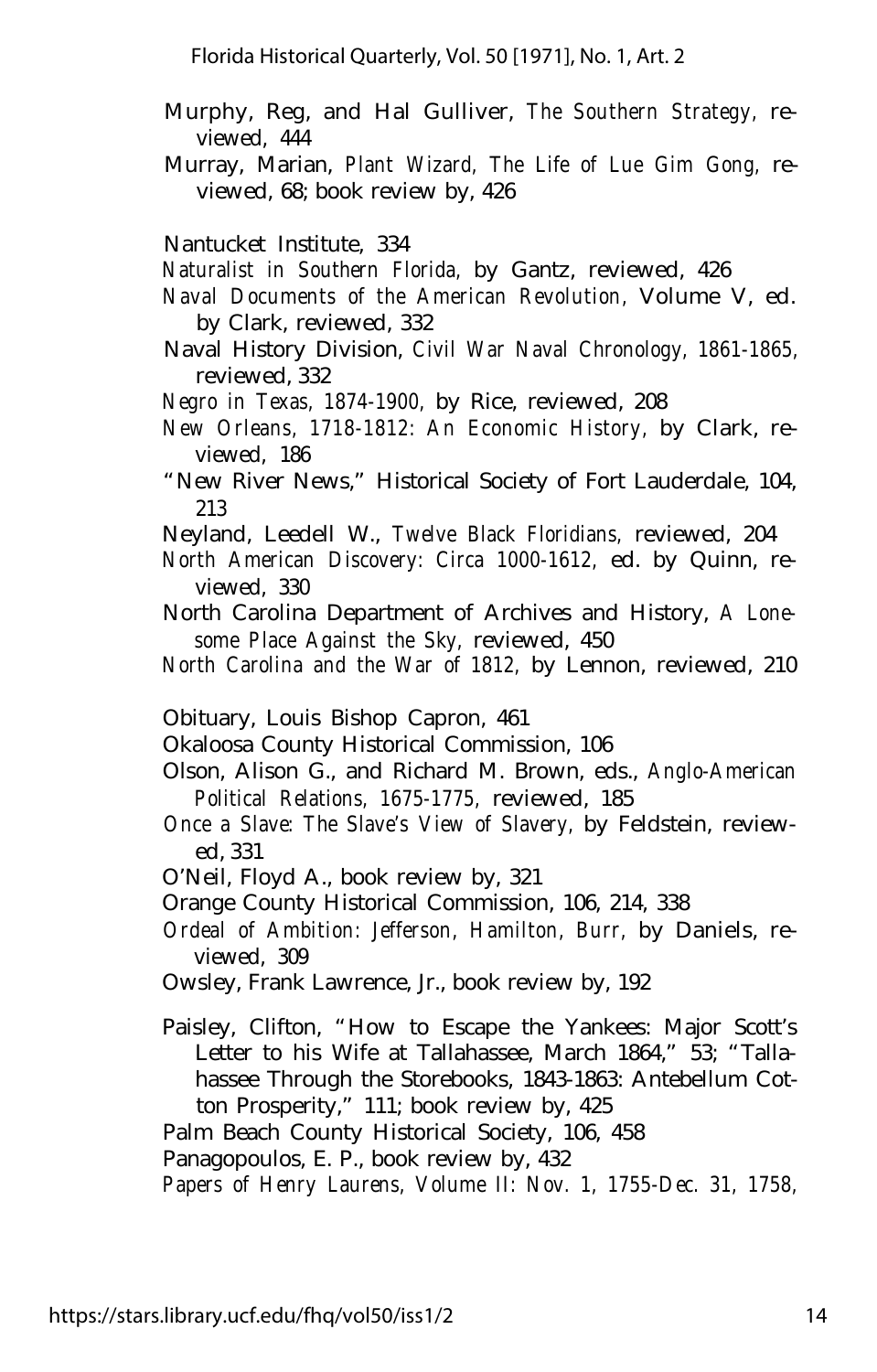ed. by Hamer, Rogers, and Wehage, reviewed, 75

- Paredes, J. Anthony, book review by, 433
- Parker, Franklin D., *Travels in Central America, 1821-1840,* reviewed, 202
- *Partisan Leader, A Tale of the Future,* by Tucker, reviewed, 95
- *Partners in Rebellion: Alabama Women in the Civil War,* by Sterkx, reviewed, 79
- Patrick, Rembert W., Memorial Book Award, 100, 451
- Patrick, Rembert W., Memorial Lecture, 455
- Peace River Valley Historical Society, 106, 215, 338, 458; Florida History Award for Distinguished Service in Florida History, 101, 453
- Peltason, J. W., *Fifty Eight Lonely Men,* reviewed, 332
- Pensacola Historical Society, 107, 214, 338, 458
- *People Machine,* by Cooper, reviewed, 449
- Peters, Thelma, book review by, 324
- Petersen, Karen Daniels, *Plains Indian Art from Fort Marion,* reviewed, 447
- Phares, Ross, *Bible in Pocket, Gun in Hand,* reviewed, 333
- Photograph albums (1884), 421
- Pierce, Charles W., *Pioneer Life in Southeast Florida,* reviewed, 66
- Pinellas County Historical Commission, 107, 214, 339, 459
- *Pioneer Life in Southeast Florida,* by Pierce, reviewed, 66, 335 *Pioneros Cubanos en U.S.A., 1575-1898,* by Isern, reviewed, 448 *Plains Indian Art from Fort Marion,* by Petersen, reviewed, 447 *Plant Wizard, The Life of Lue Gim Gong,* by Murray, reviewed,
- 68
- Porter, Kenneth Wiggins, book review by, 72
- Powell, J. C., *The American Siberia or Fourteen Years' Experience in a Southern Convict Camp,* reviewed, 91
- Powell, William S., ed., *The Regulators in North Carolina: A Documentary History, 1759-1776,* reviewed, 430
- Preston, Burton E., letter, 422
- *Proceedings of the Electoral Commission and of the Two Houses of Congress in Joint Meeting Relative to the Count of Electoral Votes Cast December 6, 1876 for the Presidential Term Commencing March* 4, *1877,* reviewed, 91
- Prucha, Francis Paul, *Indian Peace Medals in American History,* reviewed, 329
- Putnam County Historical Society, 214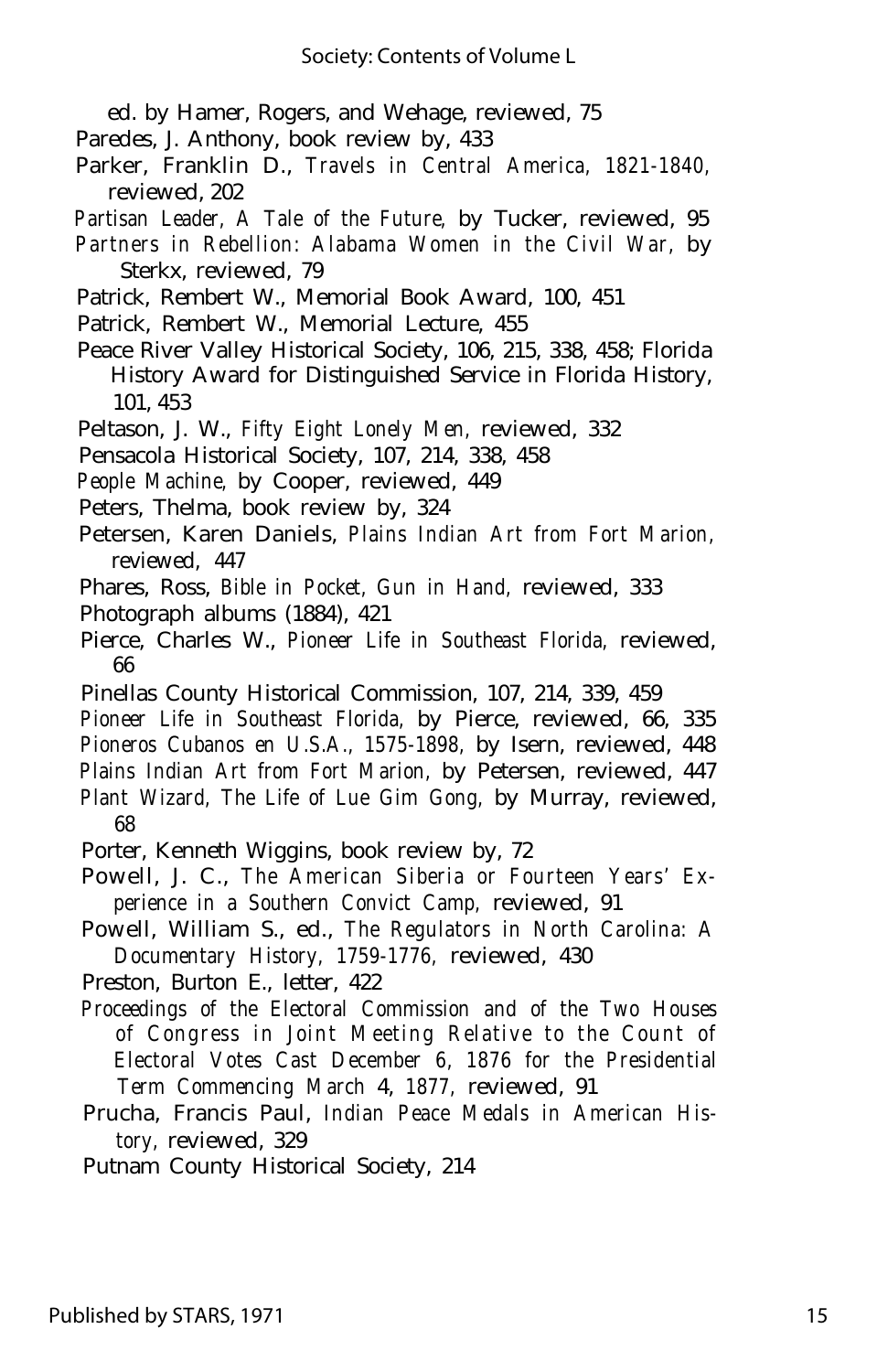- Quinn, David B., ed., *North American Discovery: Circa 1000- 1612,* reviewed, 330
- Rabun, James, book review by, 311
- Rackleff, Robert D., "Anti-Catholicism and the Florida Legislature, 1911-1919," 352
- Rawlings, Marjory Kinnan, *Cross Creek Cookery,* reviewed, 205
- Rayback, Joseph G., *Free Soil: The Election of 1848,* reviewed, 189
- Rea, Robert R., book review by, 185

*Recollections of Alexander H. Stephens,* by Avary, reviewed, 209

- *Red, White, and Black: Symposium on Indians in the Old South,* ed. by Hudson, reviewed, 433
- *Regulators in North Carolina: A Documentary History, 1759- 1776,* ed. by Powell, reviewed, 430
- Reiger, John F., book review by, 77; "Florida After Secession: Abandonment by the Confederacy and Its Consequences," 128
- Rembert W. Patrick Memorial Book Award, 100, 451
- Rembert W. Patrick Memorial Lecture, 455

*Removal of the Choctaw Indians,* by De Rosier, reviewed, 74 "Report, a History of Panxacola," 420

- Reynolds, Donald E., *Editors Make War: Southern Newspapers in the Secession Crisis,* reviewed, 318
- Rice, Lawrence D., *The Negro in Texas, 1874-1900,* reviewed, 208
- Richards, Leonard L., *"Gentlemen of Property and Standing," Anti-Abolition Mobs in Jacksonian America,* reviewed, 96
- Richards, Ralph, *All about Wills for Florida Residents,* reviewed, 92
- Ripley, Warren, *Artillery and Ammunition of the Civil War,* reviewed, 94
- Rivera, Pedro de, "Report, a History of Panxacola," 420
- Rogers, George C., Jr., book review by, 307; *The History of Georgetown County, South Carolina,* reviewed, 325
- Rogers, George C., Jr., Peggy J. Wehage, and Philip M. Hamer, eds., *The Papers of Henry Laurens, Volume II: Nov. 1, 1755- Dec. 31, 1758,* reviewed, 75
- Rogers, William Warren, book review by, 438
- *Rooted in Florida Soil,* by Kellersberger, reviewed, 89

Rowell, John W., *Yankee Cavalrymen,* reviewed, 208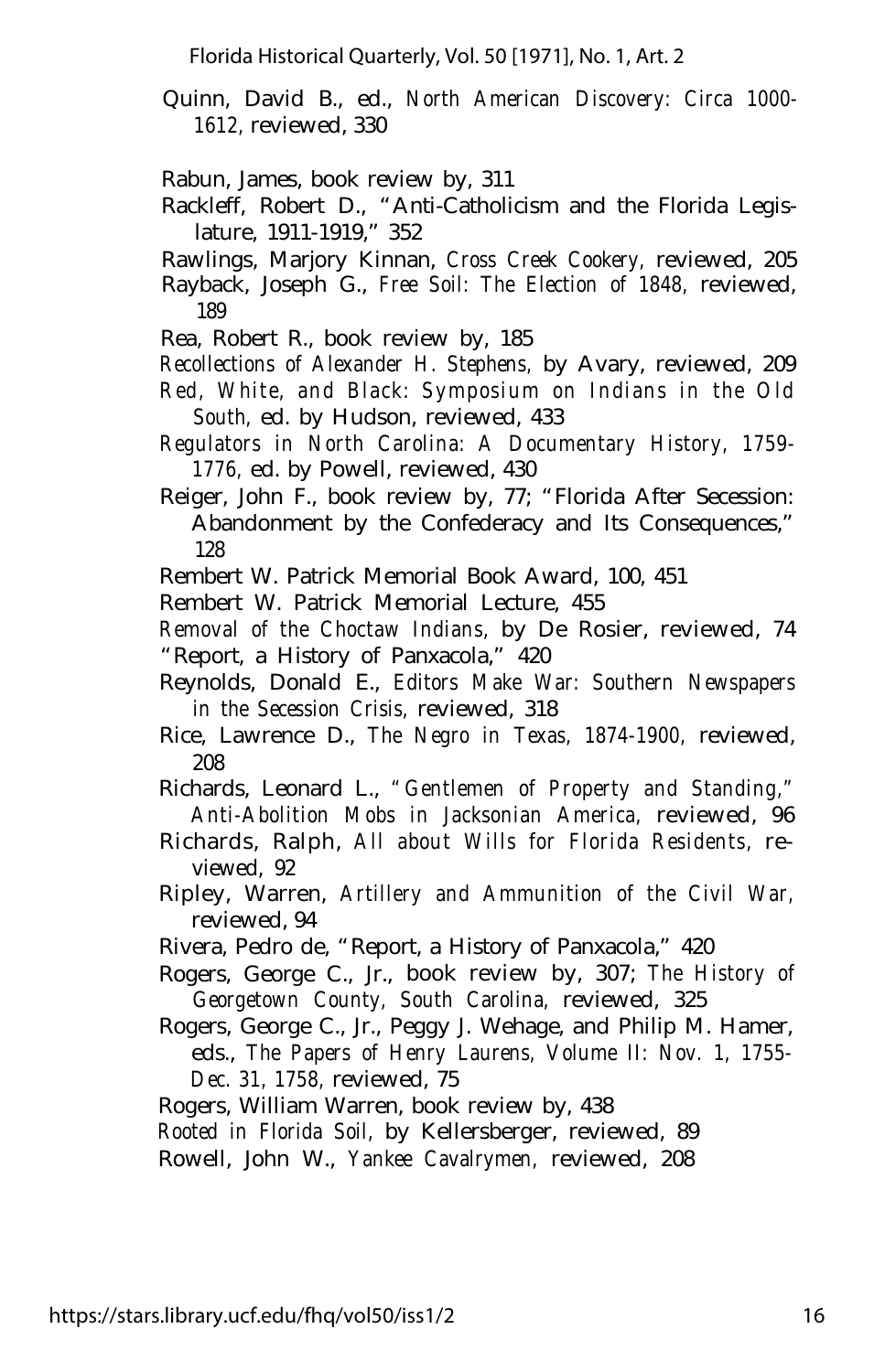- Rudwick, Elliott, John H. Bracey, Jr., and August Meier, eds., *American Slavery: The Question of Resistance,* reviewed, *209; Blacks in the Abolitionist Movement,* reviewed, 209. Runyan, William B., Papers, 423
- Safety Harbor Area Historical Society, 107, 215, 339, 459
- St. Augustine Historical Society, 108, 459
- St. Lucie Historical Society, 108, 215, 454
- *St. Petersburg Advocate-Townsend Plan,* 420
- St. Petersburg Historical Society, 339
- Sale of town lots at Pensacola with description of the place, climate, etc., 419
- Santa Fe River Area Historical Society, 108, 339
- Scott, Anne F., *The Southern Lady: From Pedestal to Politics, 1830-1930,* reviewed, 324
- *Search for an American Indian Identity: Modern Pan-Indian Movements,* by Hertzberg, reviewed, 321
- Sears, Alfred, *Re-organization of Florida,* 421
- *Segregation Era, 1863-1954: A Reader,* ed. by Weinstein and Gatell, reviewed, 198
- Shelley, Dian Lee, "Tivoli Theatre of Pensacola," 341
- Shofner, Jerrell H., book review by, 195; "The Labor League of Jacksonville: A Negro Union and White Strikebreakers," 278
- *Siege of Charleston 1861-1865,* by Burton, reviewed, 189
- Sikes, R. L. F., Papers, 422
- Silver, James W., book review by, 198
- *Sir Francis Drake: A Pictorial Biography,* by Kraus, reviewed, 183
- *Sketches of Alabama,* by Duffee, reviewed, 96
- *Slave Catchers: Enforcement of the Fugitive Slave Law, 1850- 1860,* by Campbell, reviewed, 77
- *Slave Society in Cuba During the Nineteenth Century,* by Knight, reviewed, 187
- *Slavery in the American South,* by White and Willett, reviewed, 449
- "Slavetrading in Antebellum Florida," by Julia F. Smith, 252
- Smith, Julia F., "Slavetrading in Antebellum Florida," 252
- *Snowy, The Story of an Egret,* by Bancroft, reviewed, 329
- *Southeastern Broadsides Before 1877, A Bibliography,* ed. by Hummel, reviewed, 95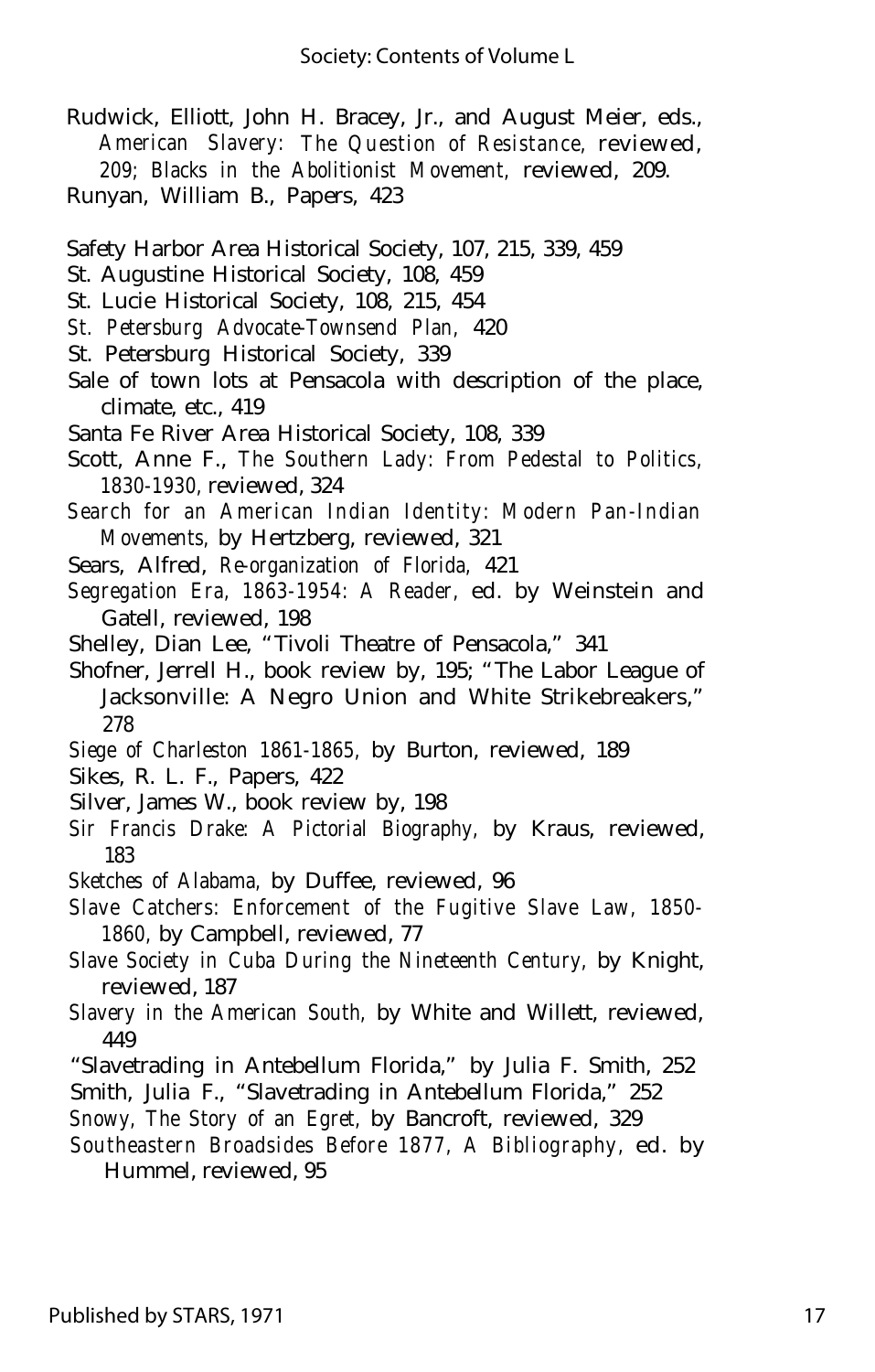Southern Genealogist's Exchange Society, 109, 212, 339

*Southern Lady: From Pedestal to Politics, 1830-1930,* by Scott, reviewed, 324

Southern Labor Archives, Georgia State University Library, 455 *Southern Strategy,* by Murphy and Gulliver, reviewed, 444

Southwest Florida Historical Society, 460

- *Spanish Borderlands Frontier 1513-1821,* by Bannon, reviewed, 71
- *Spanish Hireling Detected: Being a Refutation of The Several Calumnies and Falsehoods in a late Pamphlet, against St. Augustine under General Oglethorpe,* 421
- Starr, Stephen Z., *Colonel Grenfell's Wars: The Life of a Soldier of Fortune,* reviewed, 206
- Stember, Sol, *Heroes of the American Indian,* reviewed, 329
- Sterkx, H. E., *Partners in Rebellion: Alabama Women in the Civil War,* reviewed, 79
- Stewart., James B., *Joshua R. Giddings and the Tactics of Radical Politics,* reviewed, 313
- Still, William N., Jr., *Iron Afloat: The Story of the Confederate Armorclads,* reviewed, 192
- *Stilwell and the American Experience in China, 1911-45,* by Tuchman, reviewed, 92
- Stoesen, Alexander R., "Claude Pepper and the Florida Canal Controversy, 1939-1943," 235
- Stork, William, *An account of East Florida with remarks on its future importance to trade and commerce,* 419

Sturgill, Claude C., "'John Bull's Stinginess in East Florida," 292 Surveyor's note books on Florida lands, 420

"Tacatacuru and the San Pedro De Mocamo Mission," by Jerald T. Milanich, 283

- Tallahassee Historical Society, *Apalachee 1968-1970,* VII, reviewed, 90
- "Tallahassee Through the Storebooks, 1843-1863: Antebellum Cotton Prosperity," by Clifton Paisley, 111

Tampa Bay Hotel, memorabilia, 422

"Tampa Bay in 1757: Francisco Maria Celi's Journal and Logbook, Part I," ed. by John D. Ware, 158; "Part II," 262

*Tampa Boy,* by Bailey, reviewed, 91

Tarpon Springs Historical Society, 109, 340, 460

Tebeau, Charlton W., *A History of Florida,* reviewed, 65; book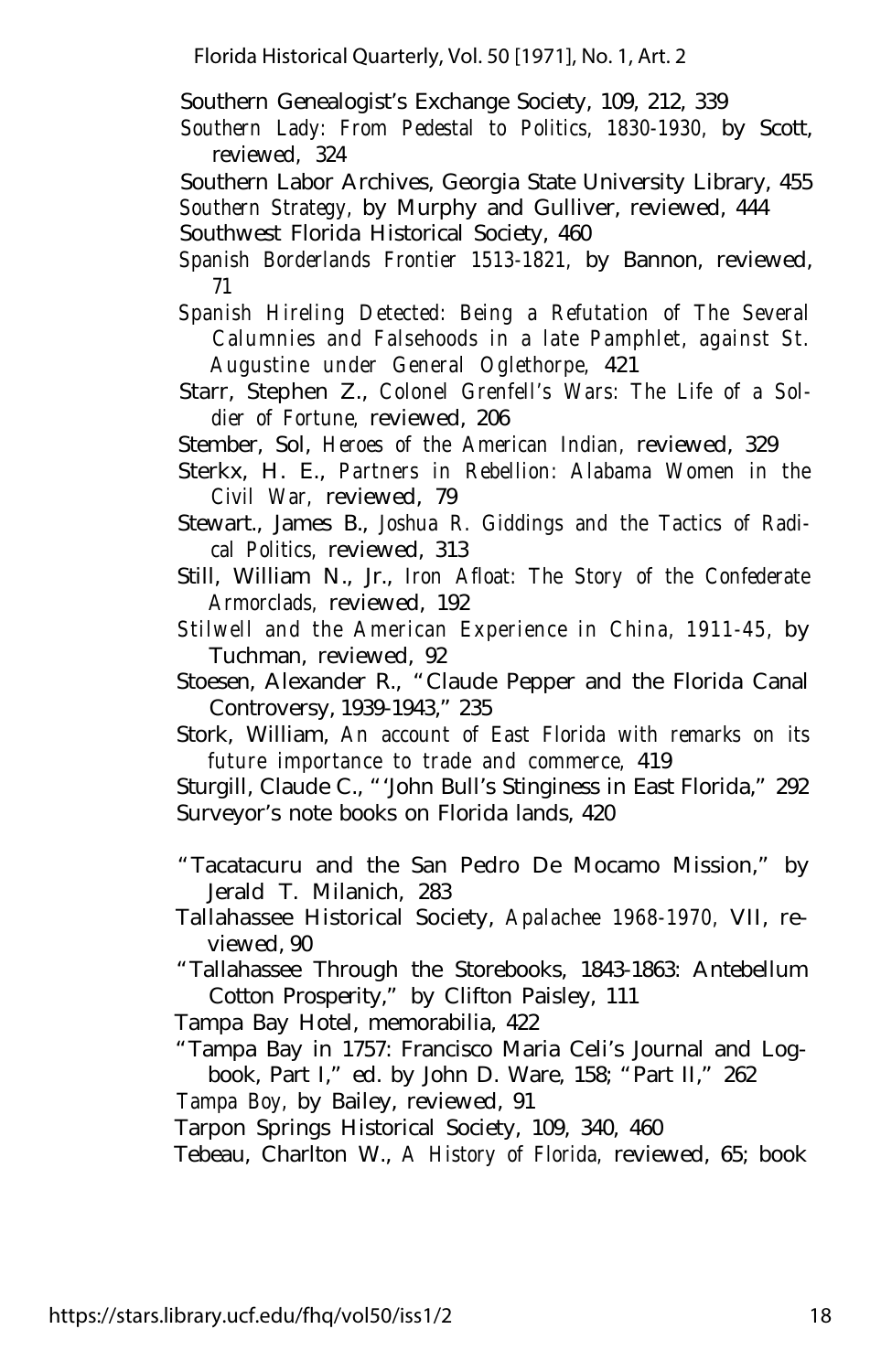review by, 181; *A History of Florida,* typescript copy, 421

- *Technology and Humanism: Some Exploratory Essays for Our Times,* by Carleton, reviewed, 86
- *Tequesta,* Historical Association of Southern Florida, 337
- *Theodore Roosevelt and the Art of Controversy: Episodes of the White House Years,* by Gatewood, reviewed, 82
- Thomas, Emory M., *The Confederate State of Richmond: A Biography of the Capital,* reviewed, 191; *The Confederacy as a Revolutionary Experience,* reviewed, 317
- Thompson, Arthur W., Memorial Prize in Florida History, 100, 451
- *Time Exposure, 1891-1971,* by Carlton, reviewed, 448
- "Tivoli Theatre of Pensacola," by Dian Lee Shelley, 341
- *To Die Game: The Story of the Lowry Band, Indian Guerrillas of Reconstruction,* by Evans, reviewed, 207
- *Townsendite,* 420
- *Townsend National Weekly,* 420
- *Travels in Central America, 1821-1840,* by Parker, reviewed, 202
- Tuchman, Barbara W., *Stilwell and the American Experience in China, 1911-45,* reviewed, 92
- Tucker, Glenn, book review by, 193
- Tucker, Nathaniel Beverly, *The Partisan Leader, A Tale of the Future,* reviewed, 95
- *Twelve Black Floridians,* by Neyland, reviewed, 204
- Vanderwerth, W. C., ed., *Indian Oratory,* reviewed, 207
- *Villa de Laura Times,* 420
- *Virginia Conservatives, 1867-1879: A Study in Reconstruction Politics,* by Maddex, reviewed, 195
- Walsh, Richard, book review by, 75
- Walt Disney Archives, 420
- Ware, John D., ed., "Tampa Bay in 1757: Francisco Maria Celi's Journal and Logbook, Part I," 158; "Part II," 262
- Warnke, James R., *Ghost Towns of Florida,* reviewed, 328
- Weddell, Justin R., Papers, 423
- Wehage, Peggy J., Philip M. Hamer, and George C. Rogers, Jr., eds., *The Papers of Henry Laurens, Volume II: Nov. 1, 1755- Dec. 31, 1758,* reviewed, 75
- Weinstein, Allen, and Frank Otto Gatell, eds., *The Segregation Era, 1863-1954: A Reader,* reviewed, 198